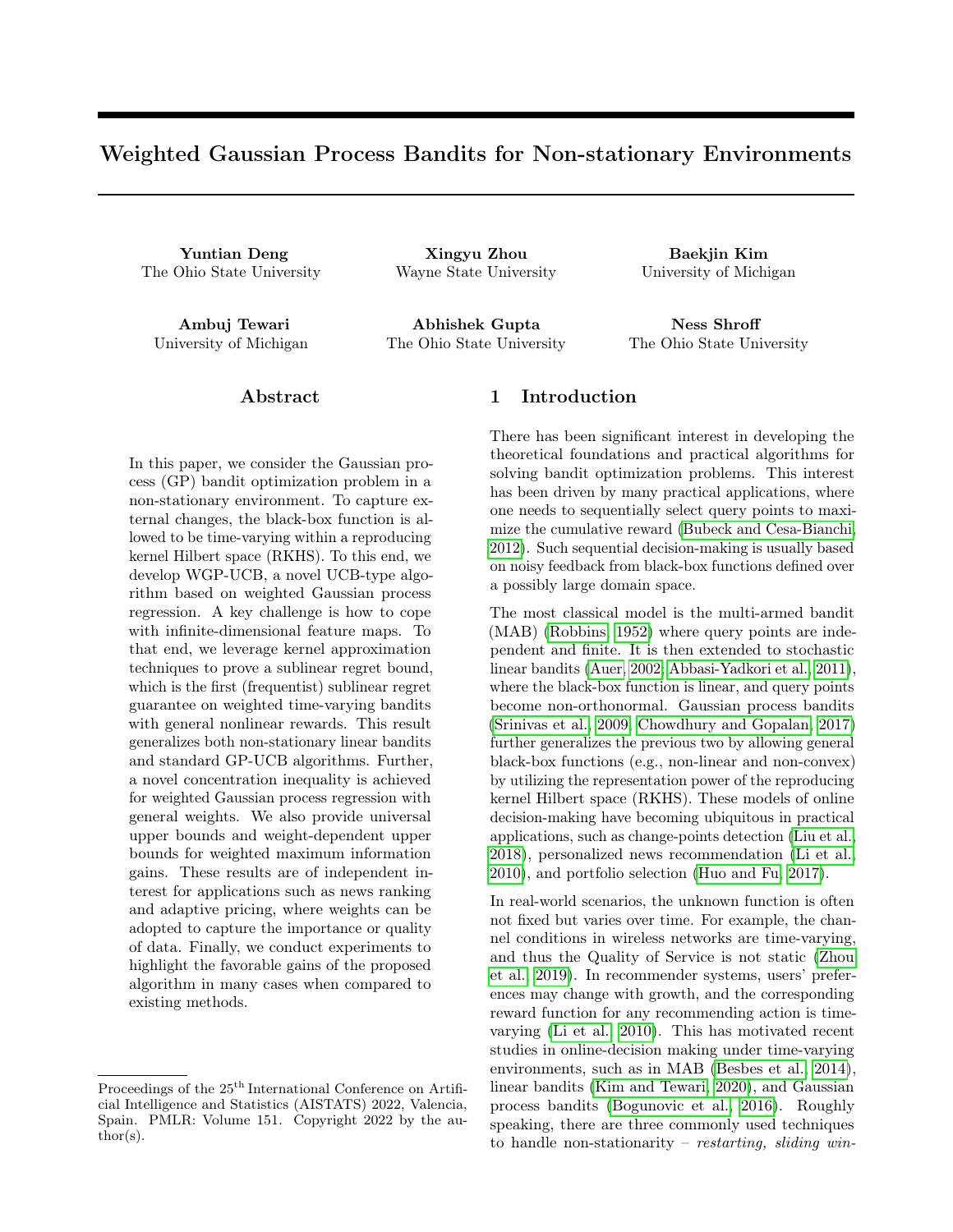dow and *weighted penalty*. By restarting, the learning agent resets the learning process once in a while to directly discard all the old information at once (e.g., [\(Zhao et al., 2020;](#page-9-4) [Besson and Kaufmann, 2019\)](#page-8-9) ) while under the sliding window, the learning agent gradually discard old information by only using the most recent data in the learning process (e.g., [\(Cheung et al.,](#page-8-10) [2019\)](#page-8-10)). Recently, [Russac et al. \(2019\)](#page-9-5) proposes the weighted penalty approach, which puts more weight on the most recent data while penalizing outdated information via less weight. This approach can be viewed as a 'soft' way of discounting outdated information rather than completely dropping it as in restarting and sliding window methods. The weighted penalty approach has been shown to be beneficial when the black-box function is linear [\(Russac et al., 2019\)](#page-9-5) or general continuously differentiable Lipschitz function [\(Russac et al., 2020\)](#page-9-6). However, it remains an open problem whether one can achieve the advantages of the weighted penalty approach for general black-box functions, in particular the ones in an RKHS, which enjoys the uniform approximation of an arbitrary continuous function [\(Micchelli et al., 2006\)](#page-9-7) (under a proper choice of the kernel).

Recently, [Wei and Luo \(2021\)](#page-9-8) provides optimal results for (generalized) linear bandits, via maintaining different instances of base algorithms. It remains an open problem whether Gaussian Process bandit can achieve its regret bound. To be specific, we do not know whether GP bandits satisfies Assumption 1 in this paper and what is the form of  $C(t)$  and  $\Delta(t)$  for GP bandits. If  $C(t)$  does not have the same polynomial form as its Theorem 2, its result cannot be extended to GP bandits.

In this paper, we take the first step to tackling this fundamental problem by proposing a novel weighted penalty algorithm with rigorous regret guarantees in the context of Gaussian process bandits. This is achieved by overcoming several key challenges. First, to fully utilize the representation power of an RKHS for general functions, our choice of kernel often has an infinitedimensional feature space (e.g., Squared Exponential kernel). In this case, all existing regret analysis breaks down as regret bounds in these works have an explicit, growing dependence on the feature dimension (e.g., d). Moreover, the standard approach of resolving the dependence on  $d$  in the regret bounds for GP bandits does not apply in our case. This is because we are dealing with a weighted GP regression rather than a standard one, which directly raises three substantial challenges. First, we need to find a new self-normalized concentration inequality to show that the posterior mean under the weighted GP regression is still close to the true function in a certain sense, which helps to translate the cumulative regret into a sum of predictive variance. Then, we need to find a new technique to bounding this term by a properly defined so-called Maximum Information Gain (MIG). Finally, existing bounds on MIG also do not apply, and thus we have to derive the new ones in our weighted setting.

Contributions. In summary, our contributions can be summarized as follow.

First, we develop a general framework for the regret analysis under weighted GP regression by overcoming the aforementioned challenges. In particular, for general weighted GP regression, we establish the first selfnormalized concentration inequality. Then, by novel applications of Quadrature Fourier features (QFF) approximation and Mercer's theorem, we present the first bounds for the sum of predictive variance and the corresponding MIGs in the weighted case. These results are not only the cornerstones in our setting, but also could be useful for other general GP regression settings.

Second, we propose a new algorithm - Weighted Gaussian Process Upper Confidence Bound (WGP-UCB) for non-stationary bandit optimization. It generalizes the standard GP-UCB algorithms [\(Srinivas et al.,](#page-9-1) [2009;](#page-9-1) [Chowdhury and Gopalan, 2017\)](#page-8-3) in stationary environments to the time-varying case. This is also a significant generalization of discounted linear bandit [\(Russac et al., 2019\)](#page-9-5) and discounted generalized linear UCB [\(Russac et al., 2020\)](#page-9-6) by allowing the payoff function to be within a much broader class of functions (thanks to the use of RKHS).

Third, by a proper choice of the weighted scheme in WGP-UCB, we establish the first regret bound for the weighted penalty algorithm in the context of GP bandits by utilizing our novel results for the weighted GP regression. In particular, we have a regret bound  $O(\dot{\gamma}_T^{7/8}B_T^{1/4}$  $T^{1/4}T^{3/4}$  if the variation budget  $B_T$  is known, and a regret bound  $O(\dot{\gamma}_T^{7/8} B_T T^{3/4})$  if  $B_T$  is unknown, for both abruptly-changing and slowly-varying environments where  $\dot{\gamma}_T$  is a properly defined maximum information gain. Note that this result directly recovers the existing weighted penalty results as special cases (e.g., a choice of the linear kernel).

Related Work. Online learning in changing environments has been well studied. In traditional MAB, [\(Auer et al., 2019\)](#page-8-11) considers the situation where reward distributions may change abruptly several times, which is usually referred to switching bandits [\(Garivier and](#page-8-12) [Moulines, 2011\)](#page-8-12) or abruptly-changing environments. The regret bound usually depends on the number of changes, which relies on change-point detection [\(Cao](#page-8-13) [et al., 2019;](#page-8-13) [Liu et al., 2018\)](#page-9-2). An alternative approach to quantify time-variations is variation budget [\(Besbes](#page-8-6) [et al., 2014,](#page-8-6) [2015,](#page-8-14) [2019\)](#page-8-15), which captures the cumulative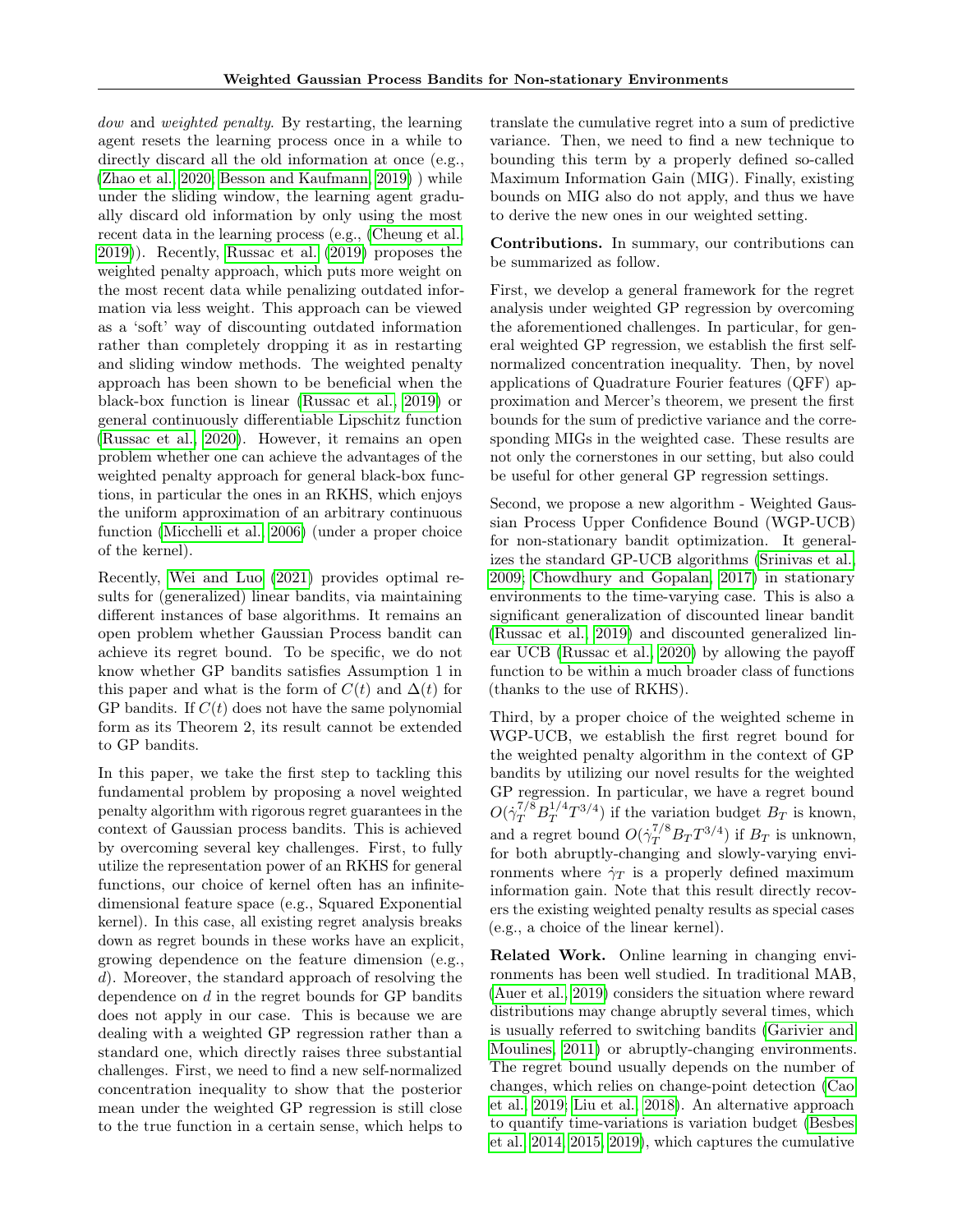temporal variation of system parameters for the total time horizon.

In the stochastic linear bandits setting, we recall that there are mainly three strategies to deal with nonstationarity : restarting [\(Zhao et al., 2020\)](#page-9-4), sliding window [\(Cheung et al., 2019\)](#page-8-10), and weighted penalty. The last strategy leverages an increasing weight sequence to emphasize the impact of recent observations while gradually forgetting past observations. In [Rus](#page-9-5)[sac et al. \(2019\)](#page-9-5), exponentially increasing weights are used to develop the D-LinUCB algorithm based on the weighted least square estimator. Two variants of this algorithm are developed in [Kim and Tewari \(2020\)](#page-8-7) based on perturbation techniques. Recently, a technical flaw in these three works [\(Cheung et al., 2019;](#page-8-10) [Russac et al., 2019;](#page-9-5) [Zhao et al., 2020\)](#page-9-4) was identified in [Zhao and Zhang \(2021\)](#page-9-9), which corrects the order of regret bounds in all three algorithms. For generalized linear models, sliding window and weighted penalty algorithms are developed in [Russac et al. \(2020\)](#page-9-6), where the payoff functions are required to be continuously differentiable and Lipschitz.

For the Gaussian process bandits, there are two different assumptions on the black-box functions. The Bayesian setting assumes that the unknown function is a sample from a GP with a known kernel, while the frequentist setting (agnostic setting in [Srinivas et al.](#page-9-1) [\(2009\)](#page-9-1)) assumes that the unknown function is a fixed function in a reproducing kernel Hilbert space (RKHS) with bounded norm. Under the Bayesian setting, [Bo](#page-8-8)[gunovic et al. \(2016\)](#page-8-8) proposes a discounted algorithm and a restarting algorithm, assuming that the evolution of Gaussian process obeys a simple Markov model. Under the frequentist setting, [Zhou and Shroff \(2021\)](#page-9-10) introduces restarting and sliding window algorithms and obtains regret bounds based on maximum information gain. However, due to difficulties arising from the time variation and infinite-dimensional feature maps, the weighted penalty algorithm has not been studied yet under the frequentist setting, which is also the future direction as listed in [Bogunovic et al. \(2016\)](#page-8-8).

# 2 Problem Statement and Preliminaries

In this section, we introduce the setting of our problem and necessary preliminaries.

We consider the non-stationary problem of sequentially maximizing reward function  $f_t : D \to \mathbb{R}$  over a set of decisions  $D \subset \mathbb{R}^d$ . At each discrete time slot  $t = 1, 2, \ldots$ , the learning agent selects an action (query point)  $x_t \in D$  and the reward  $f_t(x_t)$  is observed through a noisy channel as  $y_t = f_t(x_t) + \epsilon_t$  where  $\epsilon_t$  is the zero mean noise. Denote the history as  $\mathcal{H}_{t-1} = \{(x_s, y_s) : s \in \{1, 2, ..., t-1\}\}.$ Conditioned on history  $\mathcal{H}_{t-1}$ , the noise sequence  $\epsilon_t$ is R-sub-Gaussian for a fixed constant  $R \geq 0$ , i.e.  $\forall t > 1, \forall \lambda \in \mathbb{R}, \mathbb{E}\left[e^{\lambda \epsilon_t}|\mathcal{F}_{t-1}\right] \leq \exp(\frac{\lambda^2 R^2}{2})$  $\frac{R^2}{2}$  where  $\mathcal{F}_{t-1} = \sigma(\mathcal{H}_{t-1}, x_t)$  is the  $\sigma$ -algebra generated by actions and rewards observed so far.

The objective of the learning agent is to maximize the cumulative reward  $\sum_{t=1}^{T} f_t(x_t)$ . This is equivalent to minimize its *dynamic regret*  $R_T$ , which is defined as  $R_T = \sum_{t=1}^T f_t(x_t^*) - \dot{f}_t(x_t)$  where  $x_t^* =$  $\arg \max_{x \in D} f_t(x)$  is the attainable best action at time t for function  $f_t(\cdot)$ .

**Regularity Assumptions:** We assume that  $f_t$  is a fixed function in a Reproducing Kernel Hilbert Space (RKHS) with a bounded norm. Specifically, we assume that D is compact. The RKHS, denoted by  $H_k(D)$ , is completely specified by its kernel function  $k(\cdot, \cdot)$ , with an inner product  $\langle \cdot, \cdot \rangle_H$  satisfying the reproducing property:  $f(x) = \langle f, k(x, \cdot) \rangle_H$  for all  $f \in H_k(D)$ . The RKHS norm is given by  $||f||_H := \sqrt{\langle f, f \rangle_H}$ . We assume that  $f_t$  at each time t is bounded by  $||f_t||_H \leq B$ for a fixed constant B. Moreover, we assume a bounded variance by restricting  $k(x, x) \leq 1$ . The assumptions hold for practically relevant kernels. One concrete example is Squared Exponential kernel, defined as  $k_{SE}(x, x') = \exp(-s^2/2l^2)$  where scale parameter  $l > 0$ and  $s = ||x - x'||_2$  specifies distance between two points.

Time-varying Budget: As the environment is timevarying, we assume that the total variation of  $f_t$  satisfies the following budget,  $\sum_{t=1}^{T-1} ||f_{t+1} - f_t||_H \leq B_T$ , including both abruptly-changing and slowly-changing environments.

**Maximum Information Gain:** We use  $I(y_A; f_A)$  to denote the mutual information between  $f_A = [f(x)]_{x \in A}$ and  $y_A = f_A + \epsilon_A$ , which quantifies the reduction in uncertainty about f after observing  $y_A$  at points  $A \subset D$ . Then the maximum information gain [\(Srinivas et al.,](#page-9-1) [2009\)](#page-9-1) is defined as,  $\gamma_n := \max_{A \subset D: |A|=n} I(y_A; f_A) =$  $\max_{A \subset D: |A|=n} \frac{1}{2} \log \det(I + \lambda^{-1} K_A)$ , where  $K_A =$  $[k(x, x')]_{x, x' \in A}$ .

Agnostic setting: We recall the agnostic setting in standard GP-UCB algorithm [\(Chowdhury and](#page-8-3) [Gopalan, 2017\)](#page-8-3) for the stationary environment. Gaussian process (GP) and Gaussian likelihood models are used to design this algorithm.  $GP_D(0, k(\cdot, \cdot))$  is the prior for reward function  $f_t$ . The noise  $\epsilon_t$  is drawn independently from  $\mathcal{N}(0, \lambda)$ . Conditioned on the history  $\mathcal{H}_t$ , it has the posterior distribution of  $f_t$ ,  $GP_D(\mu_t(\cdot), \sigma_t^2(\cdot)),$  where the posterior mean and vari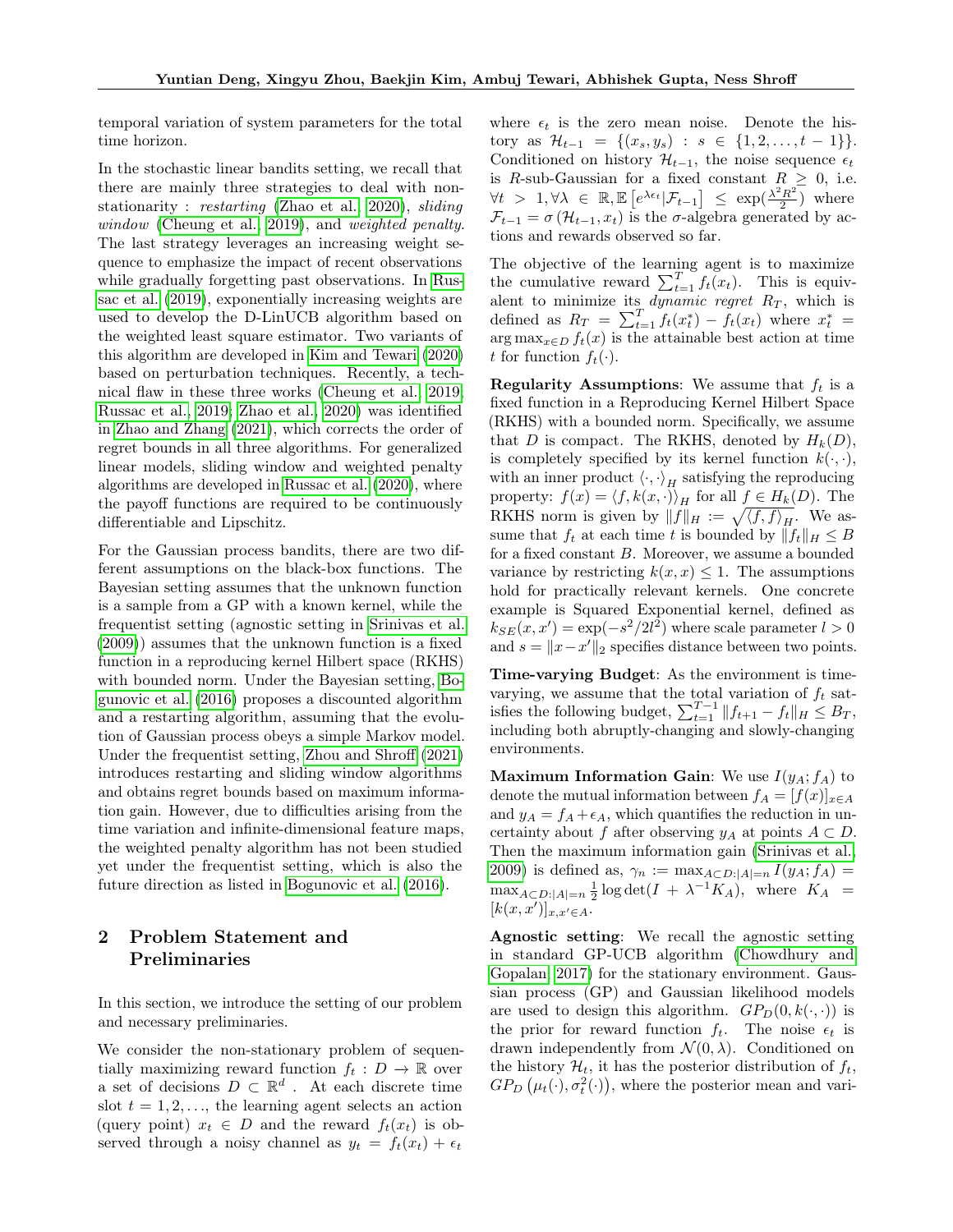ance are defined as

$$
\mu_t(x) = k_t(x)^T (K_t + \lambda I)^{-1} y_{1:t}
$$
\n(1)

$$
\sigma_t^2(x) = k(x, x) - k_t(x)^T (K_t + \lambda I)^{-1} k_t(x) \quad (2)
$$

where  $y_{1:t} \in \mathbb{R}^t$  is the reward vector  $[y_1, \ldots, y_t]^T$ . For set of sampling points  $A_t = \{x_1, \ldots, x_t\}$ , the kernel matrix is  $K_t = [k(x, x')]_{x, x' \in A_t} \in \mathbb{R}^{t \times t}$  and the vector  $k_t(x) = [k(x_1, x), \ldots, k(x_t, x)]^T \in \mathbb{R}^t$ . The GP prior and Gaussian likelihood are only used for algorithm design and do not affect the setting of reward function  $f_t \in H_k(D)$  and noise  $\epsilon_t$  (i.e., could be sub-Gaussian).

# <span id="page-3-4"></span>3 Weighted Gaussian Process Regression

In this section, we introduce a general weighted algorithm based on weighted GP regression. The key difference with standard GP regression is that we allow different weight for each data point. It is worth noting that this result is fairly generic in the sense that it can be applied in general situations where weights are used to associate with 'importance' in the data points. E.g., more weights are assigned to observations that are less noisy in weighted ridge regression [\(Zhou et al., 2021\)](#page-9-11).

In particular, the weighted GP regression under a changing regularizer is defined by

$$
\hat{f} = \underset{f \in H_k(D)}{\arg \min} \sum_{s=1}^{t-1} w_s (y_s - f(x_s))^2 + \lambda_t \|f\|_{\mathcal{H}}^2
$$

where each data point is associated with a weight in computing the least square estimate. Due to this, standard posterior mean and variance in [\(1\)](#page-3-0) and [\(2\)](#page-3-1) fail to capture the statistics of  $\hat{f}$ . To this end, we have to carefully adjust the kernel vector and kernel matrix in [\(1\)](#page-3-0) by incorporating proper weights. Specifically, let  $W = \text{diag}(\sqrt{w_1}, \sqrt{w_2}, \dots, \sqrt{w_t}) \in \mathbb{R}^{t \times t}$ . Then we define the weighted version of kernel matrix  $\tilde{K}_t := W K_t W^T$  and weighted kernel vector  $\tilde{k}_t(x) := W k_t(x)$ . We further define weighted observa- $\tilde{y}_{1:t} := W y_{1:t} = [\sqrt{w_1} y_1, \dots, \sqrt{w_t} y_t]^T$ . Finally, a weight-dependent regularizer is defined by  $\lambda_t = \lambda w_t$ . Then,  $\hat{f}$  and its uncertainty are given by the following equations, respectively.

$$
\tilde{\mu}_t(x) = \tilde{k}_t(x)^T (\tilde{K}_t + \lambda_t I_t)^{-1} \tilde{y}_{1:t} \tag{3}
$$

$$
\tilde{\sigma}_t^2(x) = k(x, x) - \tilde{k}_t(x)^T (\tilde{K}_t + \lambda_t I_t)^{-1} \tilde{k}_t(x) \qquad (4)
$$

One can see that [\(3\)](#page-3-2) and [\(4\)](#page-3-3) share the same structure as the standard ones in [\(1\)](#page-3-0) and [\(2\)](#page-3-1). This nice result directly enables us to design a UCB-type learning algorithm in the weighted case as follows.

Algorithm: The Weighted Gaussian Process-UCB algorithm (WGP-UCB) (Algorithm [1\)](#page-4-0) uses a combination <span id="page-3-1"></span><span id="page-3-0"></span>of the weighted posterior mean  $\tilde{\mu}_{t-1}(x)$  and weighted standard deviation  $\tilde{\sigma}_{t-1}(x)$  to construct an upper confidence bound (UCB) over the unknown function. It then chooses an action  $x_t$  at time t as follows:

<span id="page-3-5"></span>
$$
x_t := \arg\max_{x \in D} \tilde{\mu}_{t-1}(x) + \beta_{t-1}\tilde{\sigma}_{t-1}(x) \tag{5}
$$

where  $\beta_t = B + \frac{1}{\sqrt{2}}$  $\frac{1}{\lambda}R\sqrt{2\log(\frac{1}{\delta})+2\bar{\gamma}_t}$  and  $0 < \delta < 1$ . We note that this algorithm enjoys the same simplicity as the standard non-weighted one [\(Chowdhury](#page-8-3) [and Gopalan, 2017;](#page-8-3) [Srinivas et al., 2009\)](#page-9-1). Meanwhile, there are substantial differences. In particular, besides the new posterior mean and variance, we also need to replace the MIG in the confidence width  $\beta_t$ by a weighted one, i.e.,  $\bar{\gamma}_t$ . This term is defined as  $\bar{\gamma}_t = \max_{A \subset D: |A|=t} \frac{1}{2} \log \det(I + \alpha_t^{-1} W^2 K_A W^{2T}) =$  $\max_{A \subset D: |A|=t} \frac{1}{2} \log \det(I + \alpha_t^{-1} \bar{K}_t), \text{ where } W^2 =$  $diag(w_1, w_2, \ldots, w_t) \in \mathbb{R}^{t \times t}, \overline{K}_t = W^2 K_t W^{2T}$  is the double-weighted kernel matrix and  $\alpha_t = \lambda w_t^2$ .

In the following sections, we will develop a general framework for the regret analysis in the weighted GP regression, which recovers the standard analysis as special cases by choosing  $w_s = 1$  for all  $s \in [T]$  [\(Chowdhury](#page-8-3) [and Gopalan, 2017;](#page-8-3) [Srinivas et al., 2009\)](#page-9-1). From a highlevel perspective, the typical recipe of deriving regret bounds in GP bandits has three main steps. (I) One needs to first show that the true underlying function is close to the posterior mean within some distance given by the standard derivation. This concentration result is the cornerstone and is typically achieved by relying on the so-called self-normalized inequality. (II) Based on this concentration, one can bound the cumulative regret by a sum of predictive variance terms. This can be further upper bounded by the MIG. (III) The MIG will finally be upper bounded depending on the choice of kernels, which leads to the final regret bound. However, all the three key steps face new challenges in our weighted case, and hence we will conquer them one by one.

# 4 Confidence Bounds

<span id="page-3-3"></span><span id="page-3-2"></span>In this section, we focus on deriving a new concentration inequality in the weighted case to show that the new posterior mean is still close to the true function in the non-stationary environment, which resolves the challenge (I) listed above. In particular, we present concentration results for both stationary and nonstationary environments.

To start with, we introduce a particular feature map via Mercer's Theorem, which will only be used in our analysis. The following version of Mercer's theorem (described by Theorem [1](#page-4-1) next) is adapted from Theorem 4.1 and 4.2 in [Kanagawa et al. \(2018\)](#page-8-16), which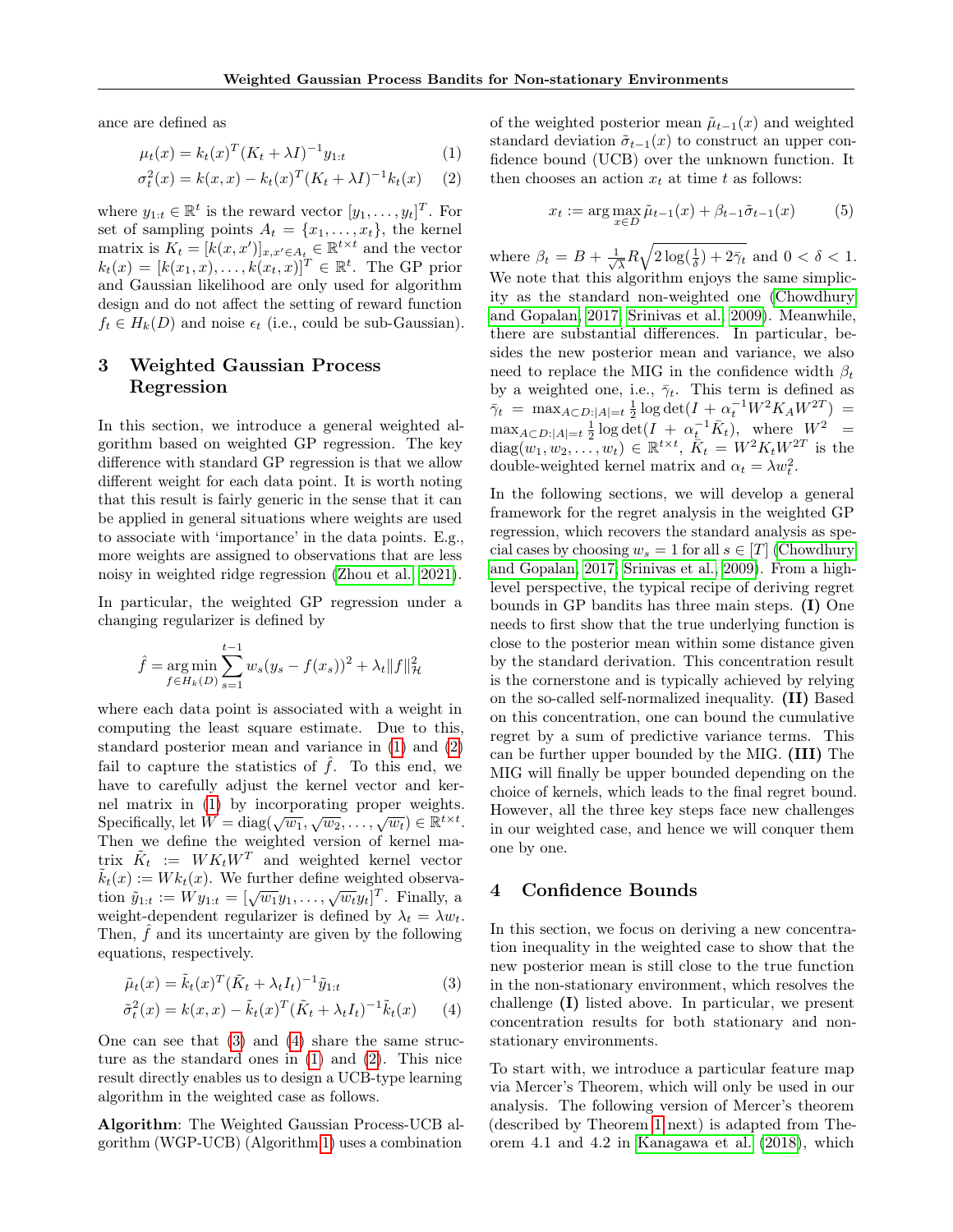| Algorithm 1: Weighted Gaussian Process UCB<br>(WGP-UCB) |                                                                                                             |  |
|---------------------------------------------------------|-------------------------------------------------------------------------------------------------------------|--|
|                                                         | : parameters $k(\cdot, \cdot), B, R, \lambda, \delta,$<br>Input<br>weights $\{\omega_t\}_{t=1}^T$ .         |  |
| 1 for $t \geq 1$ do                                     |                                                                                                             |  |
| $\overline{a}$                                          | Set $\beta_{t-1} = B + \frac{1}{\sqrt{\lambda}} R \sqrt{2 \log(\frac{1}{\delta}) + 2 \bar{\gamma}_{t-1}}$ ; |  |
| $\boldsymbol{\mathcal{S}}$                              | Choose                                                                                                      |  |
|                                                         | $x_t = \arg \max_{x \in D} \tilde{\mu}_{t-1}(x) + \beta_{t-1} \tilde{\sigma}_{t-1}(x);$                     |  |
| $\overline{\mathbf{4}}$                                 | Observe reward $y_t = f_t(x_t) + \epsilon_t$ ;                                                              |  |
| 5                                                       | Update $\tilde{\mu}_t(x)$ and $\tilde{\sigma}_t(x)$ according to Equation                                   |  |
|                                                         | $(3)$ and $(4)$ .                                                                                           |  |
| 6 end                                                   |                                                                                                             |  |

<span id="page-4-0"></span>roughly says that the kernel function can be expressed in terms of the eigenvalues and eigenfunctions under mild conditions.

<span id="page-4-1"></span>**Theorem 1.** Let  $X$  be a compact metric space,  $k$ :  $\mathcal{X} \times \mathcal{X} \rightarrow \mathbb{R}$  be a continuous kernel with respect to a finite Borel measure  $\nu$  whose support is  $\mathcal{X}$ . Then, there is a countable sequence  $(\lambda_i, \phi_i)_{i \in \mathbb{N}}$ , where  $\lambda_i \geq 0$  and  $\lim_{i\to\infty}\lambda_i=0$  and  $\{\phi_i\}$  forms an orthonormal basis of  $L_{2,\nu}(\mathcal{X})$ , such that

$$
k(x, x') = \sum_{m=1}^{\infty} c_m \phi_m(x) \phi_m(x')
$$
 (6)

where  $c_m \in \mathbb{R}^+$  and  $\phi_m \in \mathcal{H}$  for  $m \geq 1$ .  $\{c_m\}_{m=1}^{\infty}$  is the eigenvalue sequence in decreasing order.  $\{\phi_m\}_{m=1}^{\infty}$ are the eigenfeatures (eigenfunctions) of k. The RKHS can also be represented in terms of  $\{c_m, \phi_m\}_{m=1}^{\infty}$ . i.e.,

$$
\mathcal{H} = \big\{ f(\cdot) = \sum_{m=1}^{\infty} \theta_m \sqrt{c_m} \phi_m(\cdot) : ||f||_H := ||\theta||_2 < \infty \big\}.
$$

Based on this theorem, we can explicitly define a feature map as  $\varphi(x) = [\varphi_1(x), \varphi_2(x), \ldots]^T \in \mathbb{R}^M$  (*M* may be infinity) where  $\varphi_m = \sqrt{c_m} \phi_m \in \mathcal{H}$  and  $\varphi_m := D \to$ R. Given  $\theta = [\theta_1, \theta_2, \ldots]^T \in \mathbb{R}^M$ , we have reward function  $f(x) = \theta^T \varphi(x)$  and kernel function  $k(x, x') =$  $\varphi^T(x)\varphi(x') \in \mathbb{R}$ . Define  $\Phi_t := [\varphi(x_1), \ldots, \varphi(x_t)]^T \in$  $\mathbb{R}^{t \times M}$  and we get the  $t \times t$  kernel matrix  $K_t = \Phi_t \Phi_t^T$ and  $k_t(x) = \Phi_t \varphi(x) \in \mathbb{R}^t$ .

In our weighted case, we have the weighted feature matrix  $\tilde{\Phi}_t := W \Phi_t$ , weighted kernel vector  $\tilde{k}_t(x) = \tilde{\Phi}_t \varphi(x)$ and weighted kernel matrix  $\tilde{K}_t = \tilde{\Phi}_t \tilde{\Phi}_t^T$ . Additionally, the double-weighted feature matrix  $\bar{\Phi}_t := W^2 \Phi_t$ , and double-weighted kernel matrix  $\bar{K}_t = \bar{\Phi}_t \bar{\Phi}_t^T$ . Besides, we further define weighted Gram matrix  $V_t =$  $\sum_{s=1}^t w_s \varphi(x_s) \varphi(x_s)^T + \lambda_t I_H \in \mathbb{R}^{M \times M}$  and doubleweighted Gram matrix  $\tilde{V}_t = \sum_{s=1}^t w_s^2 \varphi(x_s) \varphi(x_s)^T +$  $\alpha_t I_{\mathcal{H}} \in \mathbb{R}^{M \times M}$ . The full list of notations is deferred to Appendix [A.](#page-10-0)

This explicit feature map enables us to directly establish the following result, which states that our weighted GP bandit generalizes the weighted linear bandit. The details and proof are stated in Appendix [B.1](#page-11-0) Lemma [9,](#page-11-1) where  $\hat{\theta}_t = V_t^{-1} \sum_{s=1}^t w_s \varphi(x_s) y_s$ .

Remark 1. The weighted linear bandits in [\(Russac](#page-9-5) [et al., 2019,](#page-9-5) Equation 3) can be recovered by taking  $\tilde{\mu}_t(x) = \varphi(x)^T \hat{\theta}_t$  and  $\varphi(x) = x$ .

In the following, based on this explicit feature space, we will establish confidence bounds for our weighted GP bandit under both stationary and non-stationary environments.

Confidence bound under stationary environments. First we consider the stationary environment, where the reward function  $f_t = f^*$  does not change with respect to time  $t$ . The following result shows how the posterior mean  $\tilde{\mu}_t(x)$  is concentrated around the unknown reward function  $f^*(x)$ .

<span id="page-4-2"></span>**Theorem 2.** Let  $f^* : D \to \mathbb{R}$  be a member of the RKHS of real-valued functions on D specified by kernel k, with RKHS norm bounded by  $||f^*||_H \leq B$  and  $\acute{\sigma}_{t}^{2}(x) = \lambda \|\varphi(x)\|_{V}^{2}$  $\frac{2}{V_t^{-1}\tilde{V}_tV_t^{-1}}$ . Then, with probability at least  $1 - \delta$ , the following concentration inequality holds:

<span id="page-4-3"></span>
$$
|f^*(x) - \tilde{\mu}_t(x)| \le \dot{\sigma}_t(x)B + \frac{\dot{\sigma}_t(x)}{\sqrt{\lambda}}R\sqrt{2\log(\frac{1}{\delta}) + 2\bar{\gamma}_t}
$$

$$
= \dot{\sigma}_t(x)\beta_t
$$

Proof Sketch for Theorem [2.](#page-4-2) Following similar steps in [\(Abbasi-Yadkori, 2013,](#page-8-17) Section 3.2), we first develop a self-normalized concentration bound on the weighted error sum  $S_t = \sum_{s=1}^t w_s \varphi(x_s) \epsilon_s$ . Then we bound  $||S_t||_{\tilde{V}_t^{-1}}$  through double weighted information gain  $\bar{\gamma}_t$ . Finally we decompose  $|f^*(x) - \tilde{\mu}_t(x)|$  into two terms  $\|\varphi(x)\|_{V_t^{-1}\tilde{V}_tV_t^{-1}}$  and  $(\|S_t\|_{\tilde{V}_t^{-1}} + \lambda_t \|\theta^*\|_{\tilde{V}_t^{-1}})$ , and then bound them separately. The formal proofs and auxiliary lemmas are deferred to Appendix [B.2.](#page-11-2)

We note that  $\tilde{\mu}_t(x)$  here can be calculated by Equation [\(3\)](#page-3-2). As  $\varphi(x)$  is involved in  $V_t$  and  $\tilde{V}_t$ , we need to know the feature map  $\varphi(x)$  before calculating  $\dot{\sigma}_t(x)$ , which is usually not practical. We resolve this issue in the following subsection by defining another predictive variance  $\tilde{\sigma}_t(x)$ .

With this confidence bound, we can claim that the standard kernelized bandit is only a special case of our weighted kernelized bandit. We defer the detailed explanation to Appendix [B.2.3](#page-12-0) via Lemma [12.](#page-12-1)

<span id="page-4-4"></span>Remark 2. The standard stationary case (IGP-UCB algorithm) [\(Chowdhury and Gopalan, 2017,](#page-8-3) Theorem 2) is recovered by taking  $\lambda = 1$  and  $w_t = 1$ .

Confidence bounds for non-stationary cases. In the non-stationary case, it is not guaranteed that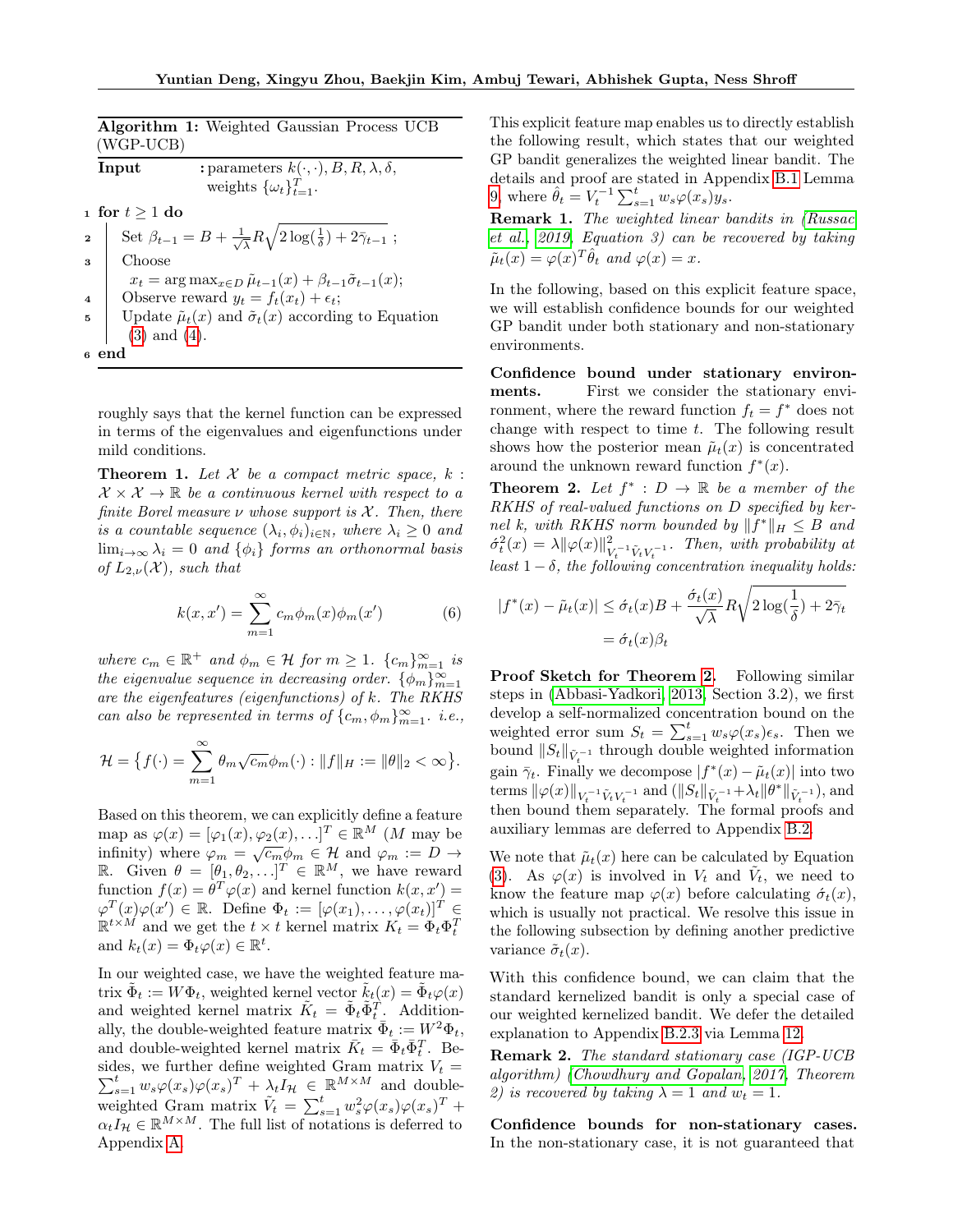the actual reward function  $f_t(x_t)$  always lies inside of confidence ellipsoid in Theorem [2](#page-4-2) because of the time variations of environments. As did in weighted linear bandits [\(Russac et al., 2019\)](#page-9-5), we introduce a surrogate parameter.  $m_t(x) = \varphi(x)^T V_{t-1}^{-1} \left[ \sum_{s=1}^{t-1} w_s \varphi(x_s) f_s(x_s) + \right]$  $\lambda w_{t-1} \theta_t^*$ , where  $f_t^*(x) = \varphi(x)^\text{T} \theta_t^*$ .

We note that this surrogate parameter  $m_t(x)$  is only used in the analysis of dynamic regret bound, and it is not involved in the implementation of our Algorithm [1](#page-4-0).

Leveraging this surrogate parameter  $m_t(x)$ , we can show that the new posterior mean is still close to the true function in the non-stationary environment. i.e., it satisfies  $|m_t(x) - \tilde{\mu}_{t-1}(x)| \leq \tilde{\sigma}_{t-1}(x)\beta_{t-1}$  where  $\tilde{\sigma}_t^2(x)$ is defined in Equation [\(4\)](#page-3-3).

<span id="page-5-1"></span>Theorem 3. Let  $\mathcal{C}_t = \{f_t : |f_t(x) - \tilde{\mu}_{t-1}(x)| \leq$  $\tilde{\sigma}_{t-1}(x)\beta_{t-1}, \forall x \in D$ } denote the confidence ellipsoid. Then,  $\forall \delta > 0$ ,  $\mathcal{P}(m_t \in \mathcal{C}_t) \geq 1 - \delta$ .

We remark that we cannot directly generalize weighted linear bandit [\(Russac et al., 2019\)](#page-9-5) to nonlinear bandit by simply replacing  $A_s$  in [Russac et al. \(2019\)](#page-9-5) with feature map  $\varphi(x_s)$ . This is because we can explicitly calculate the weighted gram  $V_t = \sum_{s=1}^t \omega_s A_s A_s^T + \lambda_t I_d$  in linear case, while in the nonlinear case the weighted gram  $V_t = \sum_{s=1}^t \omega_s \varphi(x_s) \varphi(x_s)^T + \lambda_t I_H$  cannot be explicitly calculated since the feature map  $\varphi(x)$  is unknown. Therefore, calculating  $\dot{\sigma}_t(x)^2 = \lambda ||\varphi(x)||^2_{V_t^{-1}\tilde{V}_tV_t^{-1}}$  is not practical. We overcome this by designing  $\tilde{\sigma}_t(x)$ in Equation [\(4\)](#page-3-3) (can be calculated without  $\varphi(x)$ ) and  $\tilde{\sigma}_t(x)$  plays the similar role as  $\tilde{\sigma}_t(x)$  in the confidence bound. The full proof is stated in Appendix [B.3.](#page-13-0)

# 5 Dynamic Regret

In this section, we aim to resolve the challenge (II) listed at the end of Section [3](#page-3-4) and obtain a sublinear regret bound for WGP-UCB (Algorithm [1\)](#page-4-0). In particular, we resort to Quadrature Fourier Features (QFF) approximation to find an upper bound over the sum of predictive variance, which allows us to explicitly state the regret bound and analyze the order of regret bound. We further consider exponentially increasing weights of the form  $w_t = \eta^{-t}$  to simplify the analysis, where  $0 < \eta < 1$  is the discounting factor.

Quadrature Fourier Features (QFF) approximation. In some previous work [\(Abbasi-Yadkori et al.,](#page-8-2) [2011;](#page-8-2) [Russac et al., 2019\)](#page-9-5), the feature dimension explicitly appears in the regret bound, which makes regret bound become trivial if the feature space is of infinite dimension. To overcome this, we find an approximate feature map  $\phi$ , such that the error of approximation is controlled in the infinite-dimensional feature space.

We consider a finite-dimension feature map  $\check{\varphi}(\cdot) : D \to$ 

 $\mathbb{R}^m$  such that it has a uniform approximation guarantee (Mutnỳ and Krause, 2019), i.e., for any  $x, y \in D$ ,  $\sup_{x,y} |k(x,y) - \check{\varphi}(x)^T \check{\varphi}(y)| \leq \varepsilon_m$ . If  $D = [0,1]^d$ , for common kernels such as the Squared Exponential or the modified Matern kernel, we construct the feature map where  $\bar{m} \in \mathbb{N}$  and  $m = \bar{m}^d$ ,

$$
\check{\varphi}(x)_i = \begin{cases} \sqrt{v(\rho_i)} \cos\left(\frac{\sqrt{2}}{l} \rho_i^T x\right), \text{if } 1 \leq i \leq m \\ \sqrt{v(\rho_{i-m})} \sin\left(\frac{\sqrt{2}}{l} \rho_{i-m}^T x\right), \text{if } m+1 \leq i \leq 2m \end{cases}
$$

where  $v(\rho) = \prod_{j=1}^d \frac{2^{m-1} \bar{m}!}{\bar{m} H_{\bar{m}-1}(\rho_j)^2}$  and  $H_i$  is the *i*th Hermite polynomial [\(Hildebrand, 1987\)](#page-8-18). The set  $\{\rho_1,\ldots,\rho_j\} = P_{\bar{m}} \times \ldots \times P_{\bar{m}}$  (d times) where  $P_{\bar{m}}$ is the set of  $\bar{m}$  roots of the *i*<sup>th</sup> Hermite polynomial  $H_i$ .

We then define  $\check{\Phi}_t = W[\check{\varphi}(x_1), \ldots, \check{\varphi}(x_t)]^T$ ,  $\check{k}_t(x) =$  $\breve{\Phi}_t\breve{\varphi}(x),\,\, \breve{K}_t\,\,=\,\, \breve{\Phi}_t\breve{\Phi}_t^T,\,\, \breve{V}_t\,\,=\,\, \breve{\Phi}_t^T\breve{\Phi}_t\,+\,\lambda_t I_{\mathcal{H}},\,\, \breve{\sigma}_t^2(x)\,\,=\,\,$  $k(x, x) - \breve{k}_t(x)^T (\breve{K}_t + \lambda_t I_t)^{-1} \breve{k}_t(x) = \lambda_t ||\breve{\varphi}(x)||_{\breve{V}_t^{-1}}^2$ , and  $\breve{\gamma}_t = \frac{1}{2} \log \det(I + \lambda_t^{-1} \breve{\Phi}_t \breve{\Phi}_t^T)$ . For SE kernel, QFF error is bounded by  $\varepsilon_m = O(\frac{d2^{d-1}}{(\bar{m}l^2)^{\bar{m}}})$  [\(Chowdhury and](#page-8-19) [Gopalan, 2019,](#page-8-19) Lemma 14).

Bounding the sum of predictive variance. Leveraging the QFF and the associated error bound, we can achieve a novel weight-dependent upper bound for the sum of predictive variance.

$$
\sum_{t=1}^{T} \tilde{\sigma}_{t-1}(x_t) \le \sqrt{4\lambda T \tilde{\gamma}_T + 2\lambda m T^2 \log(1/\eta)} + \frac{T\sqrt{\epsilon_m}}{1-\eta}.
$$

i.e., we approximate it with some finite dimension results and we can show that the approximation error part is small, through  $\frac{\beta_T T \sqrt{\varepsilon_m}}{1-\eta} = O(1)$  after properly tuning  $\eta$  and  $m$ . The detailed proof is in Appendix [C.1](#page-14-0) and [C.2.](#page-15-0)

We have tried to simply extend standard results in [Chowdhury and Gopalan \(2017\)](#page-8-3), however we found that we cannot bound  $\sum_{t=1}^{T} \tilde{\sigma}_{t-1}(x_t)$ with weighted MIG  $\tilde{\gamma}_t$ , i.e.,  $\sum_{t=1}^T \tilde{\sigma}_{t-1}(x_t) \leq$  $\lambda T \log \det(I + \lambda^{-1} \tilde{K}_T)$ , which cannot be bounded through  $\tilde{\gamma}_t = \max_{A \subset D: |A|=t} \frac{1}{2} \log \det(I + \lambda_t^{-1} \tilde{K}_t)$  because  $\lambda_t = \lambda \eta^{-t} > \lambda$ . We overcome it by truncating the feature space via QFF and bound the finite part with a samll approximation error, as shown in Appendix [C.2.](#page-15-0)

Regret bound of WGP-UCB with QFF approximation. With the novel upper bound above, we can state the dynamic regret bound of WGP-UCB with QFF approximation.

<span id="page-5-0"></span>**Theorem 4.** Let  $f_t \in H_k(D)$ ,  $||f_t||_H \leq B$  and  $k(x, x) \leq 1$ . Then, with probability at least  $1 - \delta$ ,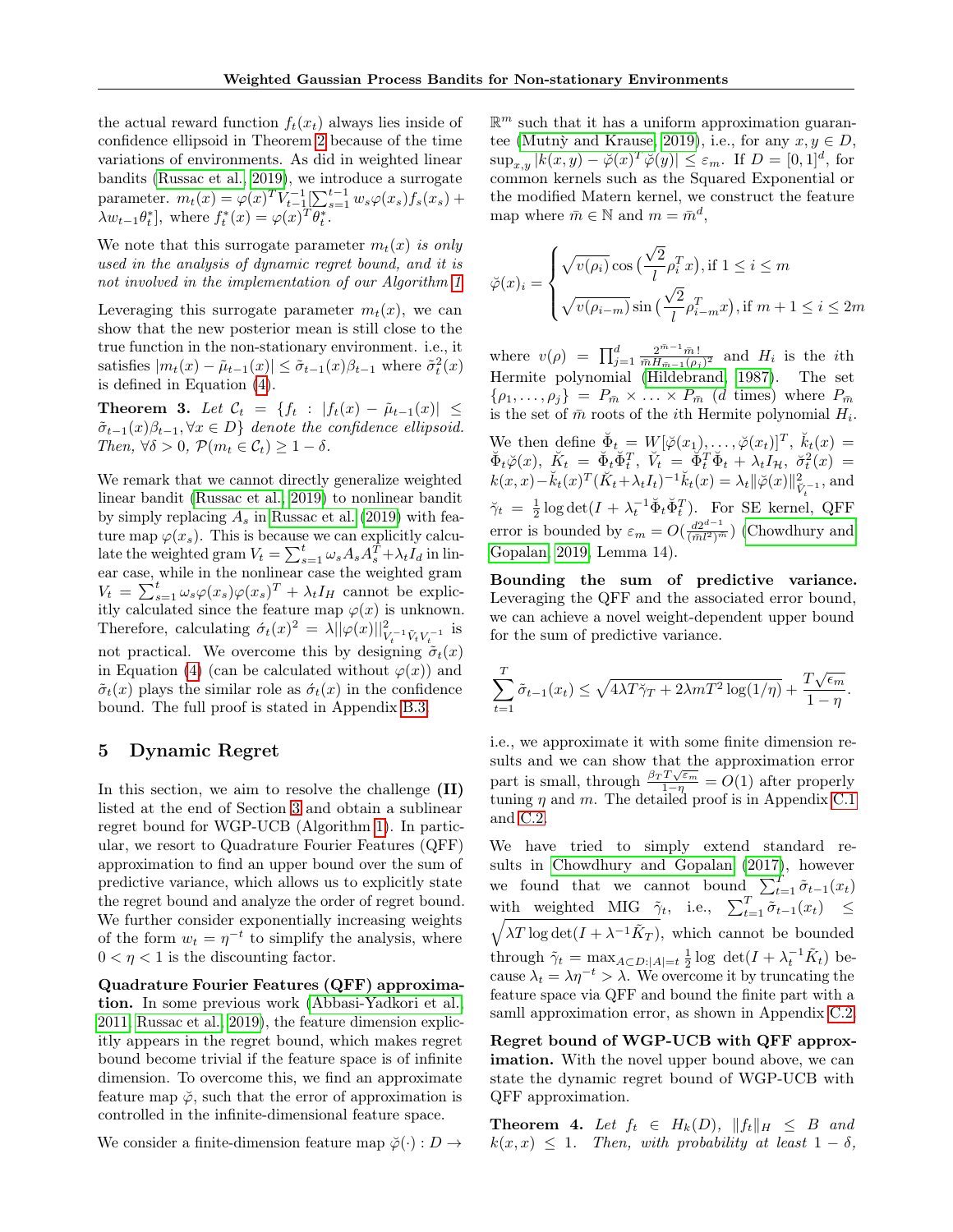the dynamic regret  $R_T$  is bounded by

$$
\begin{aligned} O\Big(\beta_T\sqrt{T\check{\gamma}_T+mT^2\log(\frac{1}{\eta})}+c^{\frac{3}{2}} B_T\sqrt{\check{\gamma}_t+mc\log(\frac{1}{\eta})}\\+\frac{B\eta^c}{1-\eta}T+B_T\frac{c^2\sqrt{\varepsilon_m}}{1-\eta}+\frac{\beta_T T\sqrt{\varepsilon_m}}{1-\eta}\Big) \end{aligned}
$$

where  $c \geq 1$  is an integer,  $0 < \eta < 1$ , and  $\beta_t =$  $B + \frac{1}{\sqrt{2}}$  $\frac{1}{\lambda}R\sqrt{2\log(\frac{1}{\delta})+2\bar{\gamma}_t}.$ 

Proof Sketch for Theorem [4.](#page-5-0) There are mainly three steps in this proof. First, we separate the stationary and non-stationary parts in the instantaneous regret  $r_t$ . They are bounded by  $2\beta_{t-1}\tilde{\sigma}_{t-1}(x_t)$  and  $2\sum_{p=t-c}^{t-1} \|f_p - f_{p+1}\|_H \frac{1}{\lambda} \sum_{s=t-c}^p \acute{\sigma}_{t-1}(x_s) + \frac{\grave{A}B\eta^c}{\lambda(1-\eta)},$  re-spectively. As pointed out by [\(Zhao and Zhang, 2021,](#page-9-9) p.4), the statement  $\lambda_{\max}(V_{t-1}^{-1} \sum_{s=t-D}^{p} \eta^{-s} A_s A_s^T) \leq$ 1 in [\(Russac et al., 2019,](#page-9-5) p.18) is not true. We fix this error in our proof as well, which introduces extra term  $\sum_{s=t-c}^{p} \acute{\sigma}_{t-1}(x_s)$ . Secondly, we leverage the new bound for  $\sum_{t=1}^{T} \tilde{\sigma}_{t-1}(x_t)$  developed above, which is  $\sqrt{4\lambda T\ddot{\gamma}_T + 2\lambda mT^2 \log(1/\eta)}$  + οροα $T\sqrt{\varepsilon_m}$  $\frac{\sqrt{\varepsilon_m}}{1-\eta}$ . Finally, we bound  $\sum_{s=t-c}^{t} \acute{\sigma}_{t-1}(x_s)$  through  $\sqrt{4\lambda c\gamma_t + 2\lambda mc^2 \log(1/\eta)} + \frac{c_s\epsilon_m}{1-\eta}$  with QFF, which is composed of finite approximation result and associated error. The full proof is in Appendix [C.2-](#page-15-0)[C.5.](#page-19-0)

Order analysis of regret bound. We start analysing the order of regret bound by define  $\dot{\gamma}_T$  =  $\max\{\bar{\gamma}_T, \check{\gamma}_T\}.$  It is the maximum between doubleweighted MIG and weighted MIG with QFF approximation, which is called *combined weighted MIG*. By optimally setting  $c = \frac{\log T}{1-\eta}$  and  $\bar{m} = \log_{4/e}(T^3 \dot{\gamma}_T^{3/2})$  $T^{3/2}$ ), we have the order analysis as follows. The detail is deferred to Appendix [C.6.](#page-19-1)

<span id="page-6-1"></span>Corollary 5. If  $B_T$  is known, the dynamic regret bound is  $\tilde{O}(\dot{\gamma}_T^{7/8} B_T^{1/4})$  $T^{1/4}T^{3/4}$ ) by optimally choosing  $\eta =$  $1-\dot{\gamma}_T^{-1/4}B_T^{1/2}T^{-1/2}$ . If  $B_T$  is unknown, the dynamic  $r = rT \t^2 + 1$   $\cdots$  *T*  $D_T$  is anthous, the agriculate regret bound is  $\tilde{O}(\dot{\gamma}_T^{7/8}B_T T^{3/4})$  by optimally choosing  $\eta=1-\dot{\gamma}_T^{-1/4}$  $T^{1/4}T^{-1/2}.$ 

Remark 3. This regret bound achieves the same order as [Zhou and Shroff](#page-9-10) [\(2021\)](#page-9-10) where restarting and sliding window mechanisms are used. It is also a generalization of [Zhao and Zhang](#page-9-9) [\(2021\)](#page-9-9), which studied nonstationary linear bandit and fixed the error of largest eigenvalue in previous papers [\(Cheung et al., 2019;](#page-8-10) [Russac et al., 2019;](#page-9-5) [Zhao et al., 2020\)](#page-9-4).

# 6 Upper bounds on Maximum Information Gain

In this section, we aim to resolve the challenge (III) mentioned in Section [3,](#page-3-4) i.e., finding an explicit upper bound on MIG. In our case, we have multiple weighted MIGs and hence standard results fail. To resolve this issue, we generalize the idea in [Vakili et al. \(2021\)](#page-9-13) to our weighted case by exploiting the tail properties in the feature maps given by Mercer's theorem.

In particular, our bounds on MIGs are based on a finite dimensional projection of the kernel, we start with outlining the details of this projection. For each element in  $K_t$ , we recall Equation [\(6\)](#page-4-3) by Mercer's Theorem, where  $c_m \in \mathbb{R}^+$  and  $\phi_m \in \mathcal{H}_k$  for  $m \geq 1$ .  $\{c_m\}_{m=1}^{\infty}$  is the eigenvalue sequence in decreasing order.  $\{\phi_m\}_{m=1}^{\infty}$ are the eigenfeature of  $k$ . Similarly, for each element in double weighted kernel matrix  $\overline{K}_t$ , we have double weighted kernel function  $\bar{k}(x_i, x_j) = w_i w_j k(x_i, x_j) =$  $\sum_{m=1}^{\infty} w_i w_j c_m \phi_m(x_i) \phi_m(x_j).$ 

Assumption 1. (1)  $\forall x, x' \in D, |k(x, x')| \leq \dot{k}$ , for some  $\dot{k} > 0$  (2)  $\forall m \in \mathbb{N}, \forall x \in D, |\phi_m(x)| \leq \psi$ , for some  $\psi > 0$ .

In particular, we consider a N-dimensional projection [\(Vakili et al., 2021\)](#page-9-13), where the N-dimensional feature space is  $\Psi_N = [\phi_1(x), \phi_2(x), \dots, \phi_N(x)]^T$ . We keep the first N-dimension feature in kernel  $\bar{k}_P(x_i, x_j) =$  $w_i w_j \sum_{m=1}^{N} \underline{c}_m \phi_m(x_i) \phi_m(x_j)$ . The remaining part is  $\bar{k}_O(x, x') = \bar{k}(x, x') - \bar{k}_P(x, x').$ 

We define the following quantity based on the tail mass of the eigenvalues of m,  $\delta_N = \sum_{m=N+1}^{\infty} c_m \psi^2$ . Then for all  $x, x' \in D$ , we have  $k_O(x, x') \leq \delta_N$ . For some kernel  $k$ , if  $c_m$  diminishes at a sufficiently fast rate, then  $\delta_N$  becomes arbitrarily small when N is large enough, which will be discussed in Corollary [8.](#page-7-0)

Universal Bound: Based on this eigendecay, we provide a universal upper bound for both  $\bar{\gamma}_T$  and  $\check{\gamma}_T$ , which states that the order  $O(\log(T))$  holds for combined weighted MIG  $\dot{\gamma}_T$  with any increasing weights  $\{w_s\}_{s=1}^t$ . The full proof is stated in Appendix [D.1.](#page-21-0)

<span id="page-6-0"></span>**Theorem 6.** If Assumption 1 holds,  $\dot{\gamma}_T$  =  $\max\{\bar{\gamma}_T, \check{\gamma}_T\} \leq \frac{N}{2} \log\left(1 + \frac{kT}{\lambda N}\right) + \frac{T}{2\lambda} \delta_N$ 

The expression in Theorem [6](#page-6-0) can be predigested as  $\dot{\gamma}_T = O(N \log(T) + \delta_N T)$ , which resolves challenge (III) mentioned in Section [3.](#page-3-4) To be more specific, the following remark provides an explicit form of the upper bound for SE kernel, which has a exponential eigendecay [\(Belkin, 2018;](#page-8-20) [Vakili et al., 2021\)](#page-9-13).

**Remark 4.** For SE kernel, we have  $c_m$  =  $O(exp(-m^{1/d}))$  and  $\dot{\gamma}_T = O\left(\log^{d+1}(T)\right)$ .

Weight-dependent bound. Specifically, if the weights are exponentially increasing, we achieve a tighter upper bound for double weighted MIG  $\bar{\gamma}_T$  and single weighted MIG with QFF  $\check{\gamma}_T$ , respectively. This novel upper bound depends on the discount factor  $\eta$ and holds under any time horizon T.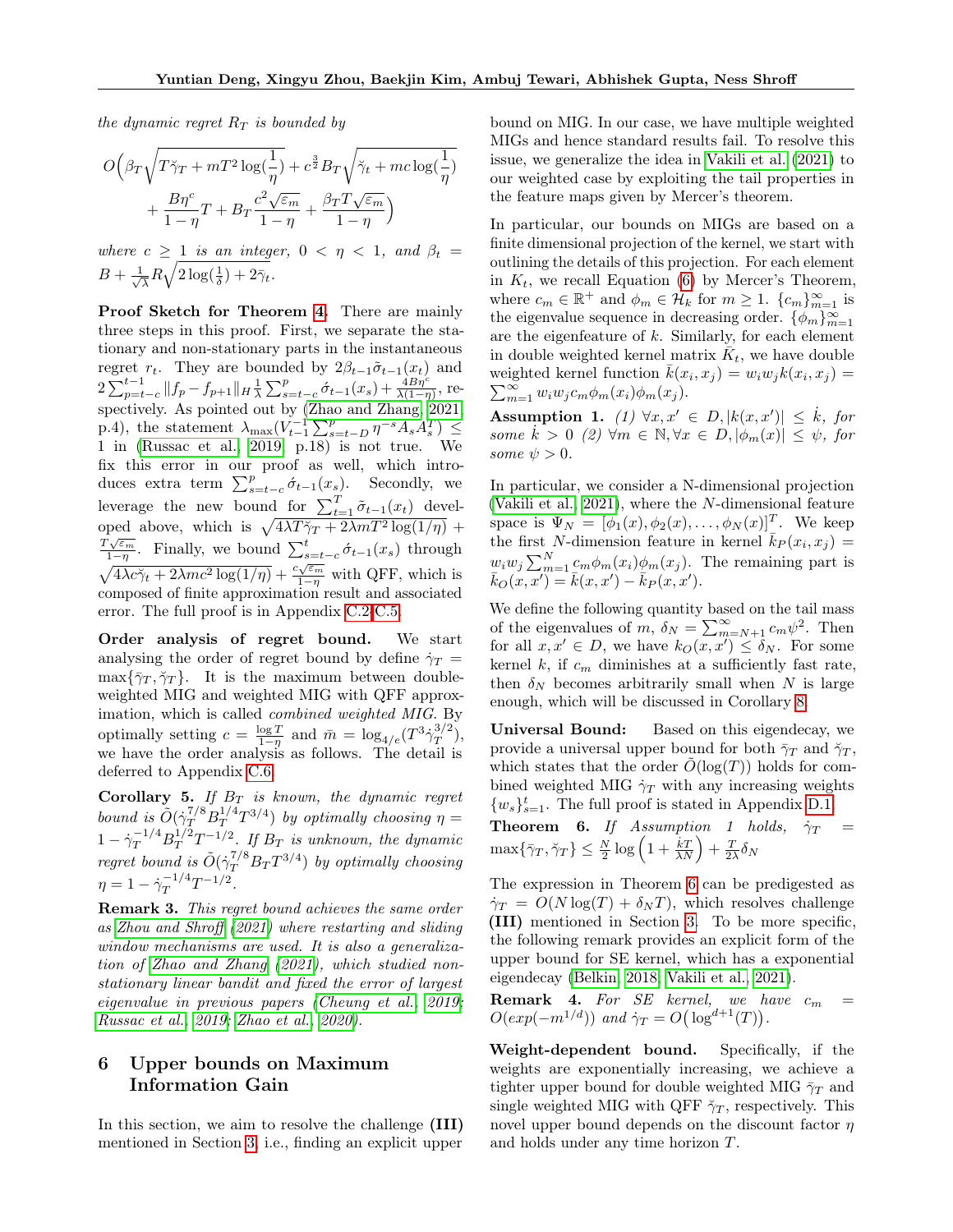<span id="page-7-1"></span>

Figure 1: Average cumulative regret of four algorithms in three different scenarios

<span id="page-7-3"></span>**Theorem 7.** If Assumption 1 holds and weight  $\omega_t =$  $\eta^{-t}$ , the following upper bound on  $\bar{\gamma}_T$  holds for all  $N \in \mathbb{N}$ .

$$
\bar{\gamma}_T \le \frac{N}{2} \log \left( 1 + \frac{\dot{k}}{\lambda N(1 - \eta^2)} \right) + \frac{1}{2\lambda(1 - \eta^2)} \delta_N.
$$

If the polynomial or exponential conditions on the the eigendecay of  $k$  are provided, a tighter bound is established.

<span id="page-7-0"></span>**Corollary 8.** 1. Under the  $(C_p, \beta_p)$  polynomial eigendecay condition, i.e.,  $c_m \leq C_p m^{-\beta_p}$ ,

$$
\bar{\gamma}_T \le \left( \left( \frac{C_p \psi^2}{\lambda (1 - \eta^2)} \right)^{\frac{1}{\beta_p}} \log^{-\frac{1}{\beta_p}} \left( 1 + \frac{\dot{k}}{\lambda (1 - \eta^2)} \right) + 1 \right) \log \left( 1 + \frac{\dot{k}}{\lambda (1 - \eta^2)} \right).
$$

2. Under the  $(C_{e,1}, C_{e,2}, \beta_e = 1)$  exponential eigendecay condition, i.e.  $c_m \leq C_{e,1} \exp(-C_{e,2}m^{\beta_e}),$ 

$$
\bar{\gamma}_T \le \left(\frac{1}{C_{e,2}}\left(\log\left(\frac{1}{1-\eta^2}\right)+C_{\beta_e}\right)+1\right)\log\left(1+\frac{\dot{k}}{\lambda(1-\eta^2)}\right)
$$
  
where  $C_{\beta_e} = \log\left(\frac{C_{e,1}\psi^2}{\lambda C_{e,2}}\right)$ .

Similar results hold for  $\check{\gamma}_T$  except that  $\frac{1}{1-\eta}$  is replaced by  $\frac{1}{1-\eta^2}$ . For kernel with polynomial eigendecay condition,  $\bar{\gamma}_T$  will play a role in the overall dynamic regret bound due to its leading term of  $\left(\frac{1}{1-\eta^2}\right)^{1/\beta_p}$ . However, for kernels with exponential eigendecay condition, it will not affect the overall dynamic regret bound since it only has the logarithmic dependency on  $\frac{1}{1-\eta^2}$ .

### 7 Experiments

We numerically compare the performance of IGP-UCB [\(Chowdhury and Gopalan, 2017\)](#page-8-3), R-GP-UCB [\(Zhou and Shroff, 2021\)](#page-9-10), SW-GP-UCB[\(Zhou and Shroff,](#page-9-10) [2021\)](#page-9-10), WGP-UCB (Algorithm [1\)](#page-4-0) on both synthetic and real-world data. The restarting period  $H$ , sliding window SW and exponential weight  $\eta$  are set order-wise by theory (Corollary [5,](#page-6-1) Remark 1 [\(Zhou and Shroff,](#page-9-10) [2021\)](#page-9-10)).

Synthetic data. We develop experiments on both abruptly-changing environments and the slowly-varying environments. We generate the objective function  $f \in$  $H_k(D)$  where D is a discretization of [0,1] into 100 evenly spaced points. We use SE kernel with  $l = 0.2$ as our kernel function  $k(\cdot, x_i)$  where supporting points  $x_i \in D$ . The reward function is generated as  $f(\cdot)$  =  $\sum_{i=1}^{M} \alpha_i k(\cdot, x_i)$  with  $\alpha_i \in [-1, 1]$  uniformly sampled and  $M = 100$  $M = 100$  $M = 100$ . In the first experiment (Figure 1 (a)), we observe the empirical performance of all algorithms in an abruptly changing environment. The reward function changes at 2 points, i.e., before  $t = 100$ ,  $f_t =$  $f_1^*$ ; for  $t \in [100, 200]$ ,  $f_t = f_2^*$ ; for  $t \in [200, 500]$ ,  $f_t =$  $f_3^*$ . The second experiment corresponds to a slowly-changing environment (Figure [1](#page-7-1) (b)), where when  $t \leq$  $T/2$ ,  $f_t = f_4^* + (f_5^* - f_4^*)2t/T$ , and when  $t > T/2$ ,  $f_t = f_5^* + (f_6^* - f_5^*)(2t - T)/T$ . All  $f_i^*$ 's are randomly sampled within RKHS and the cumulative regret is averaged on 100 independent experiments with error bars in the figure.

Stock market data. We take the adjusted closing price of 29 stocks for  $823 \text{ days}$ .<sup>[1](#page-7-2)</sup> We use the daily closing price as our time-varying reward function  $f_t$ and the empirical covariance of the stock price as our kernel function  $k$ . We assume that investors would like to buy one stock upon opening and sell it right before closing, i.e., they want to get much profit as possible after selling it on the same day. The regret is non-sublinear as the rewards in this dataset are heavytailed.

Observations. We find that WGP-UCB outperforms three algorithms over all experiments. Moreover, R-

<span id="page-7-2"></span><sup>1</sup>https://www.quandl.com/data/EOD-End-of-Day-US-Stock-Prices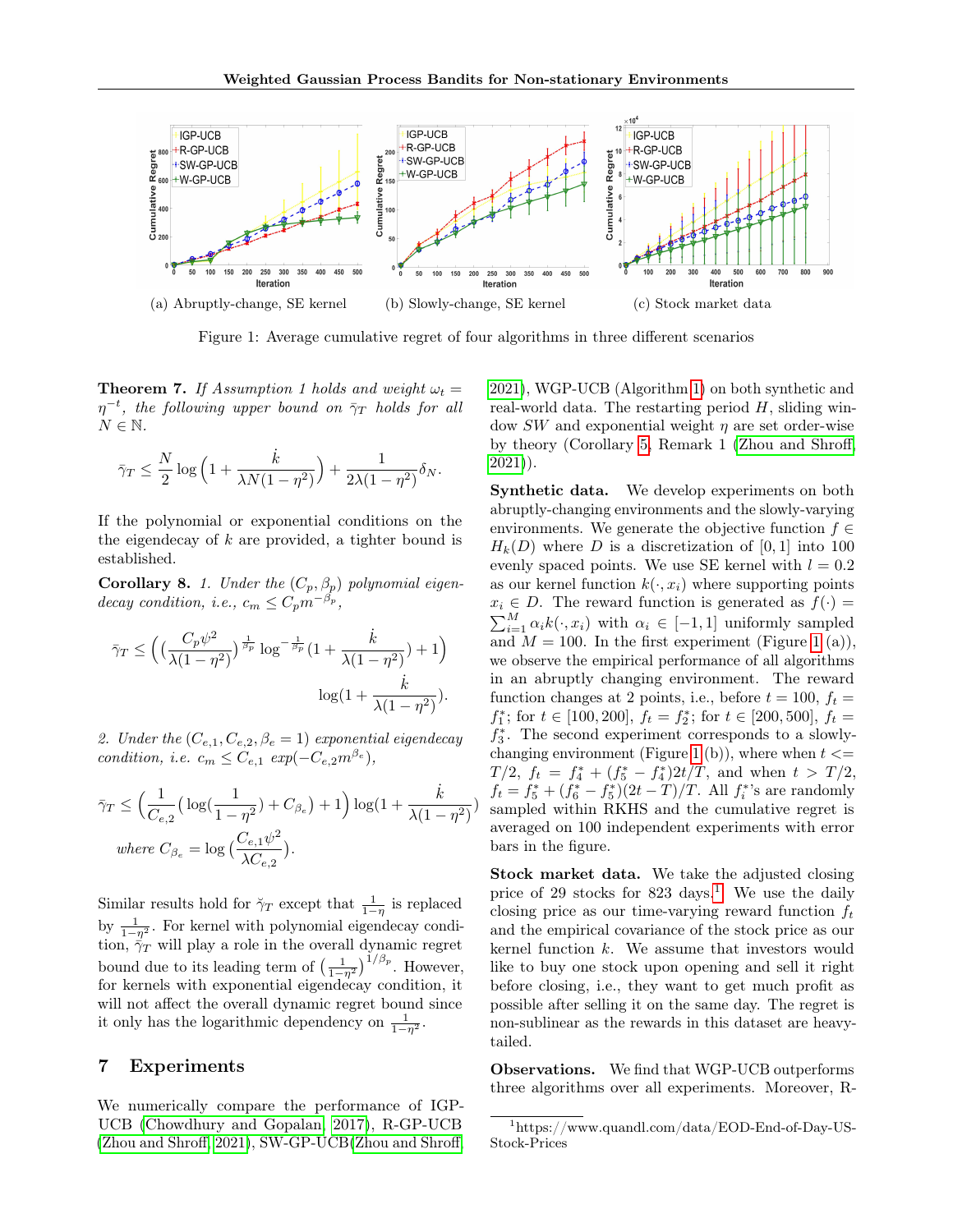GP-UCB and SW-GP-UCB completely drop outdated information and may not have enough information to make predictions. However, W-GP-UCB, retains outdated information through gradual discounts.

# 8 Conclusion

In this paper, we develop a framework for regret analysis under weighted Gaussian process regression by overcoming three critical challenges. We propose WGP-UCB algorithm for non-stationary bandit optimization and establish the first regret bound for weighted penalty algorithm in GP bandits. Our future direction is to improve the regret bound when time-varying budget  $B_T$ is unknown. It would be interesting to adopt adaptive weights based on non-stationarity detection, via maintaining different instances of algorithms with different starting times [\(Wei and Luo, 2021\)](#page-9-8).

# 9 Acknowledgements

This work has been supported in part by NSF grants: 2112471 (also partly funded by DHS), IIS-2007055, CNS-2106933, and CNS-1901057 and a grant from the Army Research Office: W911NF-21-1-0244. We thank all reviewers for their comments and suggestions.

#### References

- <span id="page-8-17"></span>Abbasi-Yadkori, Y. (2013). Online learning for linearly parametrized control problems.
- <span id="page-8-2"></span>Abbasi-Yadkori, Y., Pál, D., and Szepesvári, C. (2011). Improved algorithms for linear stochastic bandits. In NIPS, volume 11, pages 2312–2320.
- <span id="page-8-1"></span>Auer, P. (2002). Using confidence bounds for exploitation-exploration trade-offs. Journal of Machine Learning Research, 3(Nov):397–422.
- <span id="page-8-11"></span>Auer, P., Gajane, P., and Ortner, R. (2019). Adaptively tracking the best bandit arm with an unknown number of distribution changes. In Conference on Learning Theory, pages 138–158. PMLR.
- <span id="page-8-20"></span>Belkin, M. (2018). Approximation beats concentration? an approximation view on inference with smooth radial kernels. In Conference On Learning Theory, pages 1348–1361. PMLR.
- <span id="page-8-6"></span>Besbes, O., Gur, Y., and Zeevi, A. (2014). Stochastic multi-armed-bandit problem with non-stationary rewards. Advances in neural information processing systems, 27:199–207.
- <span id="page-8-14"></span>Besbes, O., Gur, Y., and Zeevi, A. (2015). Nonstationary stochastic optimization. Operations research, 63(5):1227–1244.
- <span id="page-8-15"></span>Besbes, O., Gur, Y., and Zeevi, A. (2019). Optimal exploration–exploitation in a multi-armed bandit problem with non-stationary rewards. Stochastic Systems, 9(4):319–337.
- <span id="page-8-9"></span>Besson, L. and Kaufmann, E. (2019). The generalized likelihood ratio test meets klucb: an improved algorithm for piece-wise non-stationary bandits. arXiv preprint arXiv:1902.01575.
- <span id="page-8-8"></span>Bogunovic, I., Scarlett, J., and Cevher, V. (2016). Timevarying gaussian process bandit optimization. In Artificial Intelligence and Statistics, pages 314–323. PMLR.
- <span id="page-8-0"></span>Bubeck, S. and Cesa-Bianchi, N. (2012). Regret analysis of stochastic and nonstochastic multi-armed bandit problems. arXiv preprint arXiv:1204.5721.
- <span id="page-8-13"></span>Cao, Y., Wen, Z., Kveton, B., and Xie, Y. (2019). Nearly optimal adaptive procedure with change detection for piecewise-stationary bandit. In The 22nd International Conference on Artificial Intelligence and Statistics, pages 418–427. PMLR.
- <span id="page-8-10"></span>Cheung, W. C., Simchi-Levi, D., and Zhu, R. (2019). Learning to optimize under non-stationarity. In The 22nd International Conference on Artificial Intelligence and Statistics, pages 1079–1087. PMLR.
- <span id="page-8-3"></span>Chowdhury, S. R. and Gopalan, A. (2017). On kernelized multi-armed bandits. arXiv preprint arXiv:1704.00445.
- <span id="page-8-19"></span>Chowdhury, S. R. and Gopalan, A. (2019). Bayesian optimization under heavy-tailed payoffs. arXiv preprint arXiv:1909.07040.
- <span id="page-8-12"></span>Garivier, A. and Moulines, E. (2011). On upperconfidence bound policies for switching bandit problems. In International Conference on Algorithmic Learning Theory, pages 174–188. Springer.
- <span id="page-8-18"></span>Hildebrand, F. B. (1987). Introduction to numerical analysis. Courier Corporation.
- <span id="page-8-5"></span>Huo, X. and Fu, F. (2017). Risk-aware multi-armed bandit problem with application to portfolio selection. Royal Society open science, 4(11):171377.
- <span id="page-8-16"></span>Kanagawa, M., Hennig, P., Sejdinovic, D., and Sriperumbudur, B. K. (2018). Gaussian processes and kernel methods: A review on connections and equivalences. arXiv preprint arXiv:1807.02582.
- <span id="page-8-7"></span>Kim, B. and Tewari, A. (2020). Randomized exploration for non-stationary stochastic linear bandits. In Conference on Uncertainty in Artificial Intelligence, pages 71–80. PMLR.
- <span id="page-8-4"></span>Li, L., Chu, W., Langford, J., and Schapire, R. E. (2010). A contextual-bandit approach to personalized news article recommendation. In Proceedings of the 19th international conference on World wide web, pages 661–670.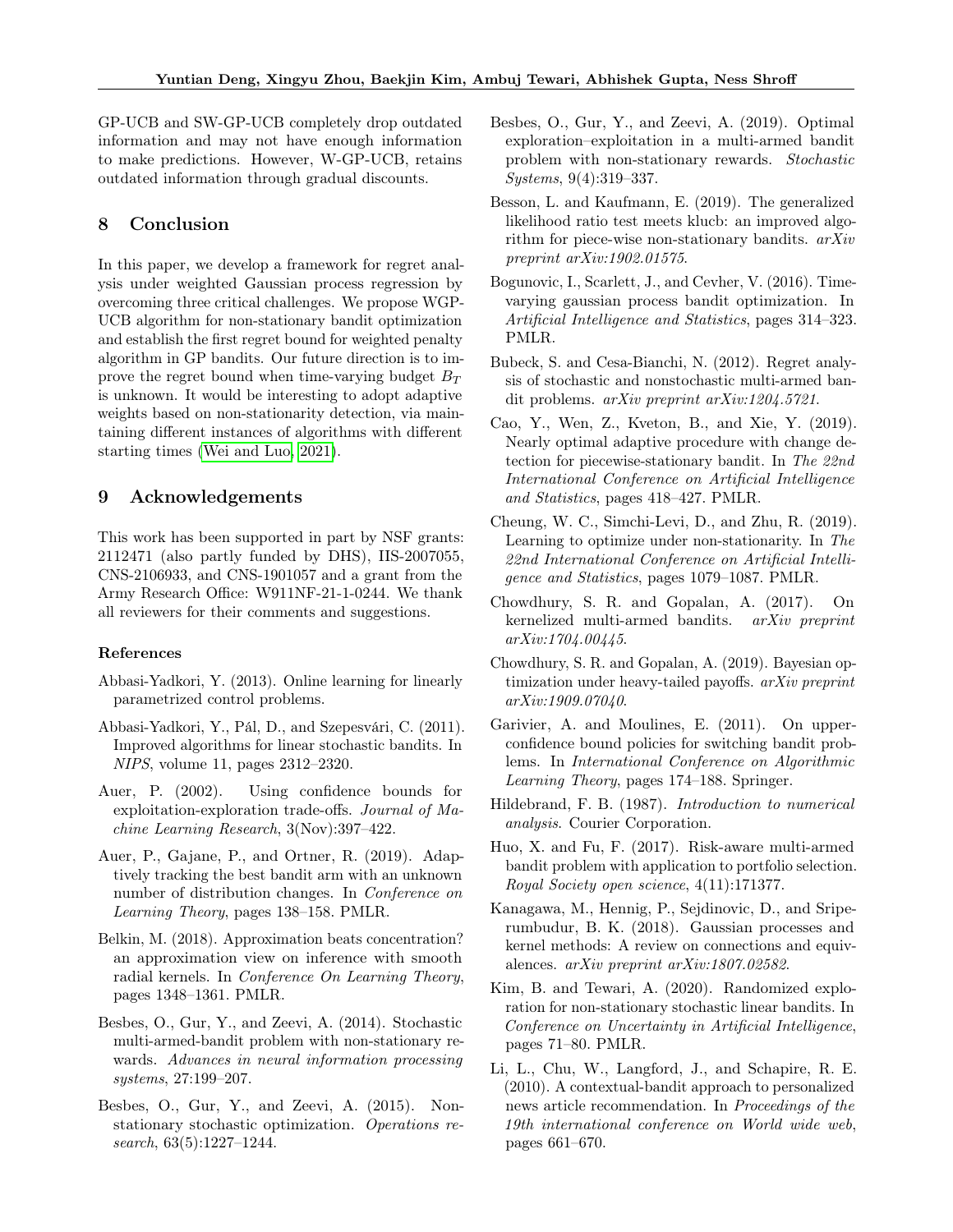- <span id="page-9-2"></span>Liu, F., Lee, J., and Shroff, N. (2018). A changedetection based framework for piecewise-stationary multi-armed bandit problem. In Proceedings of the AAAI Conference on Artificial Intelligence, volume 32.
- <span id="page-9-7"></span>Micchelli, C. A., Xu, Y., and Zhang, H. (2006). Universal kernels. Journal of Machine Learning Research, 7(12).
- <span id="page-9-12"></span>Mutn`y, M. and Krause, A. (2019). Efficient high dimensional bayesian optimization with additivity and quadrature fourier features. Advances in Neural Information Processing Systems 31, pages 9005–9016.
- <span id="page-9-0"></span>Robbins, H. (1952). Some aspects of the sequential design of experiments. Bulletin of the American Mathematical Society, 58(5):527-535.
- <span id="page-9-6"></span>Russac, Y., Cappé, O., and Garivier, A. (2020). Algorithms for non-stationary generalized linear bandits. arXiv preprint arXiv:2003.10113.
- <span id="page-9-5"></span>Russac, Y., Vernade, C., and Cappé, O. (2019). Weighted linear bandits for non-stationary environments. In Advances in Neural Information Processing Systems, pages 12040–12049.
- <span id="page-9-1"></span>Srinivas, N., Krause, A., Kakade, S. M., and Seeger, M. (2009). Gaussian process optimization in the bandit setting: No regret and experimental design. arXiv preprint arXiv:0912.3995.
- <span id="page-9-13"></span>Vakili, S., Khezeli, K., and Picheny, V. (2021). On information gain and regret bounds in gaussian process bandits. In International Conference on Artificial Intelligence and Statistics, pages 82–90. PMLR.
- <span id="page-9-8"></span>Wei, C.-Y. and Luo, H. (2021). Non-stationary reinforcement learning without prior knowledge: An optimal black-box approach. arXiv preprint arXiv:2102.05406.
- <span id="page-9-9"></span>Zhao, P. and Zhang, L. (2021). Non-stationary linear bandits revisited. arXiv preprint arXiv:2103.05324.
- <span id="page-9-4"></span>Zhao, P., Zhang, L., Jiang, Y., and Zhou, Z.-H. (2020). A simple approach for non-stationary linear bandits. In International Conference on Artificial Intelligence and Statistics, pages 746–755. PMLR.
- <span id="page-9-11"></span>Zhou, D., Gu, Q., and Szepesvari, C. (2021). Nearly minimax optimal reinforcement learning for linear mixture markov decision processes. In Conference on Learning Theory, pages 4532–4576. PMLR.
- <span id="page-9-10"></span>Zhou, X. and Shroff, N. (2021). No-regret algorithms for time-varying bayesian optimization. In 2021 55th Annual Conference on Information Sciences and Systems (CISS), pages 1–6. IEEE.
- <span id="page-9-3"></span>Zhou, Y., Shen, C., and van der Schaar, M. (2019). A non-stationary online learning approach to mobility management. IEEE Transactions on Wireless Communications, 18(2):1434–1446.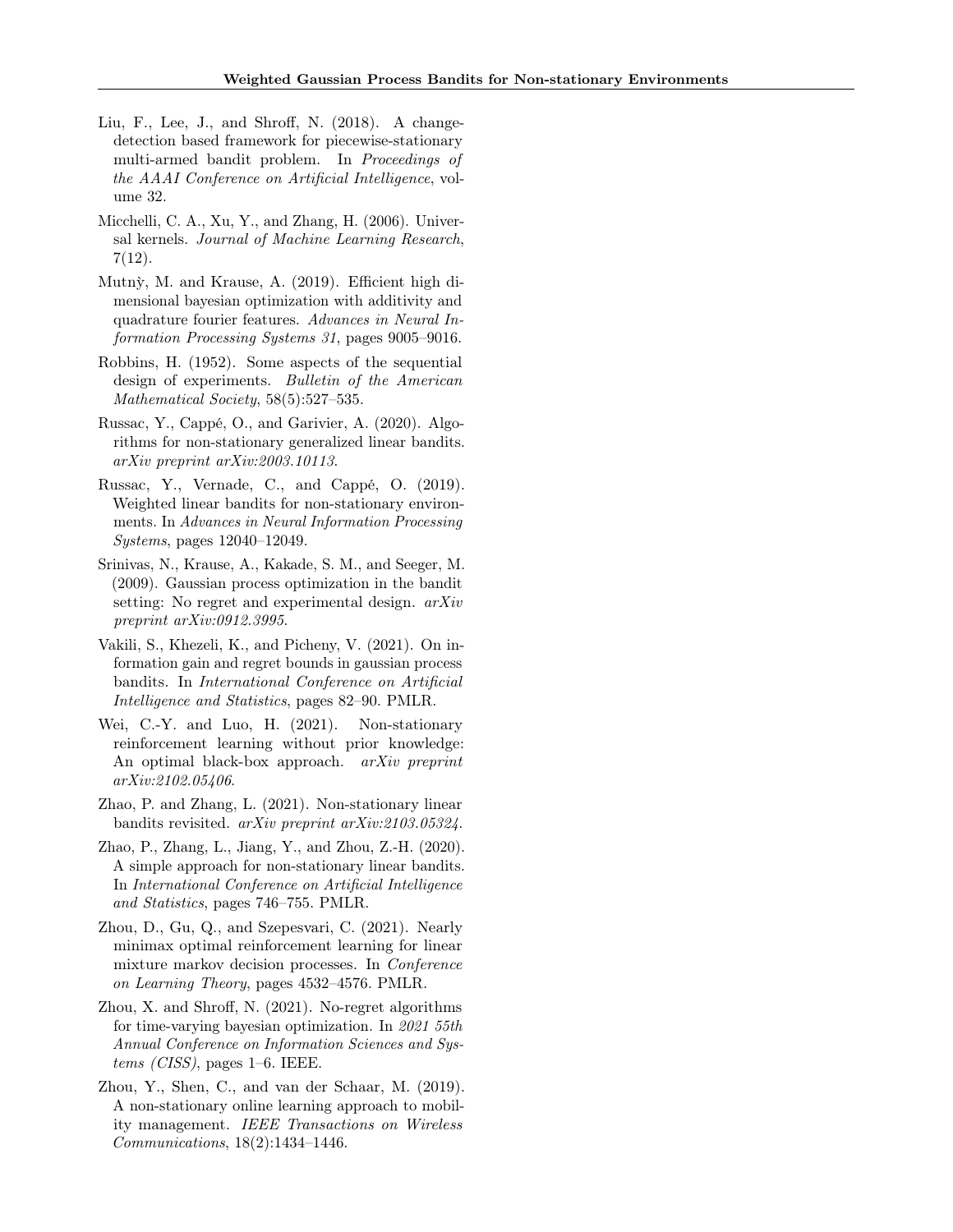# Weighted Gaussian Process Bandits for Non-stationary Environments: Supplementary Materials

# Appendix

# <span id="page-10-0"></span>A List of notations

In this section we provide the full list of notations.

- Regularization and weight :  $\lambda_t = \lambda w_t, \alpha_t = \lambda w_t^2, w_t = \eta^{-t}$
- Weighted observations :  $\tilde{y}_{1:t} = Wy_{1:t} = [\sqrt{w_1}y_1, \dots, \sqrt{w_t}y_t]^T$
- Weight matrix :  $W = \text{diag}(\sqrt{w_1}, \sqrt{w_2}, \dots, \sqrt{w_t})$
- Feature matrix :  $\Phi_t = [\varphi(x_1), \ldots, \varphi(x_t)]^T$
- Weighted feature matrix :  $\tilde{\Phi}_t = W \Phi_t$ ,  $\bar{\Phi}_t = W^2 \Phi_t$ ,  $\breve{\Phi}_t = W[\breve{\varphi}(x_1), \dots, \breve{\varphi}(x_t)]^T$
- Kernel vector :  $k_t(x) = \Phi_t \varphi(x)$
- Weighted kernel vector :  $\tilde{k}_t(x) = \tilde{\Phi}_t \varphi(x) = W \Phi_t \varphi(x), \tilde{k}_t(x) = \breve{\Phi}_t \breve{\varphi}(x)$
- Kernel matrix :  $K_t = \Phi_t \Phi_t^T$
- Weighted kernel matrix :  $\tilde{K}_t = W \Phi_t \Phi_t^T W^T, \bar{K}_t = W^2 \Phi_t \Phi_t^T W^{2T}, \breve{K}_t = \breve{\Phi}_t \breve{\Phi}_t^T$
- Weighted error sum :  $S_t = \sum_{s=1}^t w_s \varphi(x_s) \epsilon_s$
- Weighted Gram matrix :  $V_t = \sum_{s=1}^t w_s \varphi(x_s) \varphi(x_s)^T + \lambda_t I_{\mathcal{H}} = \tilde{\Phi}_t^T \tilde{\Phi}_t + \lambda_t I_{\mathcal{H}} = \Phi_t^T W^2 \Phi_t + \lambda_t I_{\mathcal{H}}$
- Weighted Gram matrix with QFF :  $\check{V}_t = \check{\Phi}_t^T \check{\Phi}_t + \lambda_t I_{\mathcal{H}}$
- Double weighted Gram matrix :  $\tilde{V}_t = \sum_{s=1}^t w_s^2 \varphi(x_s) \varphi(x_s)^T + \alpha_t I_H = \Phi_t^T W^4 \Phi_t + \alpha_t I_H$
- Predictive variance :  $\tilde{\sigma}_t^2(x) = k(x, x) \tilde{k}_t(x)^T (\tilde{K}_t + \lambda_t I_t)^{-1} \tilde{k}_t(x) = \lambda_t ||\varphi(x)||_v^2$  $V_t^{-1}$
- Predictive variance with QFF :  $\breve{\sigma}_t^2(x) = \breve{k}(x, x) - \breve{k}_t(x)^T (\breve{K}_t + \lambda_t I_t)^{-1} \breve{k}_t(x) = \lambda_t ||\breve{\varphi}(x)||_{\breve{V}_t^{-1}}^2$
- Loose predictive variance :  $\dot{\sigma}_t^2(x) = \lambda \|\varphi(x)\|_{V}^2$  $V_t^{-1} \tilde{V}_t V_t^{-1}$
- Confidence bound,  $\beta_t = B + \frac{1}{\sqrt{2}}$  $\frac{1}{\lambda}R\sqrt{2\log(\frac{1}{\delta})+2\bar{\gamma}_t}$
- Weighted maximum information gain :  $\tilde{\gamma}_t$  =  $\max_{A \subset D: |A|=t} \frac{1}{2} \log \det(I + \lambda_t^{-1} W K_A W^T)$  =  $\max_{A \subset D: |A|=t} \frac{1}{2} \log \det(I + \lambda_t^{-1} W \Phi_t \Phi_t^T W^T)$
- Weighted maximum information gain with QFF :  $\breve{\gamma}_t = \frac{1}{2} \log \det(I + \lambda_t^{-1} \breve{\Phi}_t \breve{\Phi}_t^T)$
- Double weighted maximum information gain :  $\bar{\gamma}_t = \max_{A \subset D: |A|=t} \frac{1}{2} \log \det(I + \alpha_t^{-1} W^2 K_A W^{2T}) =$  $\max_{A \subset D: |A|=t} \frac{1}{2} \log \det(I + \alpha_t^{-1} W^2 \Phi_t \Phi_t^T W^{2T})$
- Combined weighted maximum information gain :  $\dot{\gamma}_t = \max\{\bar{\gamma}_t, \breve{\gamma}_t\}$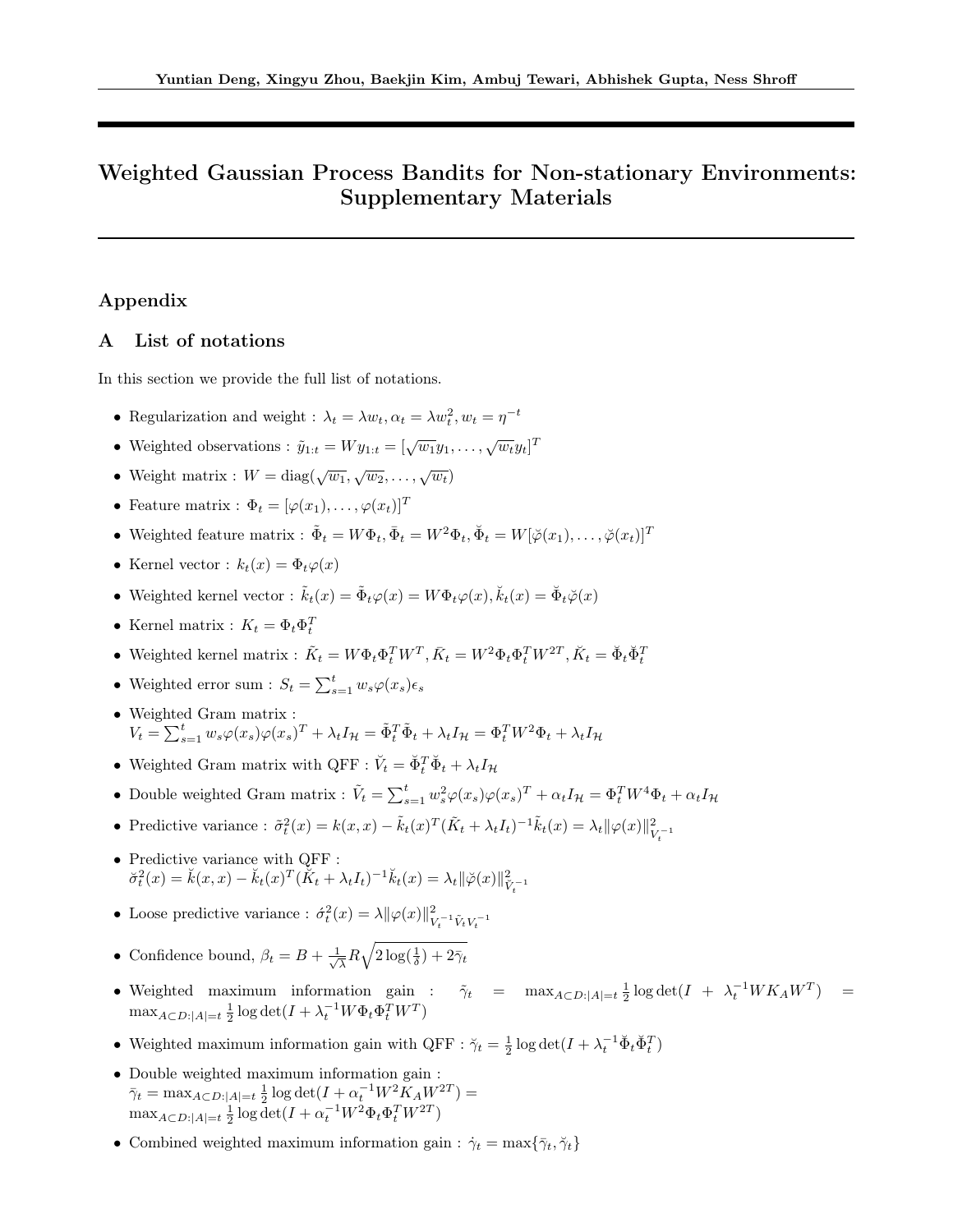# B Proof of Confidence Bounds

#### <span id="page-11-0"></span>B.1 Connection with weighted linear bandits

The following lemma states that the linear case in [Russac et al. \(2019\)](#page-9-5) can be recovered by taking  $\tilde{\mu}_t(x) = \varphi(x)^T \hat{\theta}_t$ and  $\varphi(x) = x$  in WGP-UCB algorithm (Algorithm [1\)](#page-4-0).

<span id="page-11-1"></span>**Lemma 9.** Equation [\(3\)](#page-3-2) is equivalent to  $\varphi(x)^T \hat{\theta}_t$  where  $\hat{\theta}_t = V_t^{-1} \sum_{s=1}^t w_s \varphi(x_s) y_s$  and  $V_t =$  $\sum_{s=1}^t w_s \varphi(x_s) \varphi(x_s)^T + \lambda_t I_H.$ 

*Proof.* As  $\hat{\theta}_t$  is the regularized weighted least-squares estimator of  $\theta^*$  at time t in [Russac et al. \(2019\)](#page-9-5), we have

$$
\tilde{\mu}_t(x) = \varphi(x)^T \hat{\theta}_t = \varphi(x)^T V_t^{-1} \sum_{s=1}^t w_s \varphi(x_s) y_s \n= \varphi(x)^T V_t^{-1} \tilde{\Phi}_t^T \tilde{y}_{1:t} = \varphi(x)^T (\tilde{\Phi}_t^T \tilde{\Phi}_t + \lambda_t I_H)^{-1} \tilde{\Phi}_t^T \tilde{y}_{1:t} \n= \varphi(x)^T \tilde{\Phi}_t^T (\tilde{\Phi}_t \tilde{\Phi}_t^T + \lambda_t I_t)^{-1} \tilde{y}_{1:t} = \tilde{k}_t(x)^T (\tilde{K}_t + \lambda_t I_t)^{-1} \tilde{y}_{1:t}.
$$

The second last equality holds by  $V_t = \tilde{\Phi}_t^T \tilde{\Phi}_t + \lambda_t I_H$  and  $(\tilde{\Phi}_t^T \tilde{\Phi}_t + \lambda_t I_H)^{-1} \tilde{\Phi}_t^T = \tilde{\Phi}_t^T (\tilde{\Phi}_t \tilde{\Phi}_t^T + \lambda_t I_t)^{-1}$ .  $\Box$ 

#### <span id="page-11-2"></span>B.2 Confidence Bounds for stationary environments

In this section we present the detailed proof of confidence bounds for stationary environments.

### B.2.1 Self-normalized Concentration

In the following lemma, we shows one concentration inequality about noise sequence  $\epsilon_t$ . We define weighted error sum as  $S_t = \sum_{s=1}^t w_s \varphi(x_s) \epsilon_s \in \mathbb{R}^M$ .

**Lemma 10.** With probability at least  $1 - \delta$ , the following holds simultaneously over all  $t > 0$ :

$$
||S_t||_{\tilde{V}_t^{-1}} \le R\sqrt{2\log(\frac{1}{\delta}) + \log(\det(I_t + \alpha_t^{-1}W^2\Phi_t\Phi_t^TW^{2T})}
$$
\n(7)

Proof. This result is adopted from [\(Abbasi-Yadkori, 2013,](#page-8-17) Section 3.2).

Similar to [\(Abbasi-Yadkori, 2013,](#page-8-17) Equation 3.4), we have  $S_t = \sum_{s=1}^t w_s \varphi(x_s) \epsilon_s$  where  $m_k$  is replaced by  $w_s\varphi(x_s)$  and  $\epsilon_s$  is R-sub-Gaussian noise. Following [\(Abbasi-Yadkori, 2013,](#page-8-17) Equation 3.5), this equation holds  $\tilde{V}_t = \sum_{s=1}^t w_s^2 \varphi(x_s) \varphi(x_s)^T + \alpha_t I_{\mathcal{H}} = \Phi_t^T W^4 \Phi_t + \alpha_t I_{\mathcal{H}}$ , where V is replaced by  $\alpha_t I_{\mathcal{H}}$  and  $m_k$  is replaced by  $w_s\varphi(x_s)$ . Additionally, we can replace  $M_{1:t}$  with  $W^2\Phi_t$ .

Following the analysis till [\(Abbasi-Yadkori, 2013,](#page-8-17) Corollary 3.6), we have the following inequality by replacing  $M_{1:t}$  and V respectively,

$$
||S_t||_{\tilde{V}_t^{-1}}^2 \leq 2R^2 \log \left( \frac{\det(I_t + W^2 \Phi_t(\alpha_t I_{\mathcal{H}})^{-1} (W^2 \Phi_t)^T)^{1/2}}{\delta} \right).
$$

We can get the final result by taking the square root on both sides of the above inequality.

As  $\bar{\gamma}_t = \max_{A \subset D: |A|=t} \frac{1}{2} \log \det(I + \alpha_t^{-1} W^2 \Phi_t \Phi_t^T W^{2T}) = \max_{A \subset D: |A|=t} \frac{1}{2} \log \det(I + \alpha_t^{-1} \bar{K}_t)$ , we can bound the term  $||S_t||_{\tilde{V}_t^{-1}}$  as follows,

**Lemma 11.** With probability at least  $1 - \delta$ , the following holds simultaneously over all  $t > 0$ :

$$
||S_t||_{\tilde{V}_t^{-1}} \le R\sqrt{2\log(\frac{1}{\delta}) + 2\bar{\gamma}_t},\tag{8}
$$

 $\Box$ 

where  $\bar{\gamma}_t = \max_{A \subset D: |A|=t} \frac{1}{2} \log \det(I_t + \alpha_t^{-1} \bar{K}_t).$ 

We would like to highlight this bound is in terms of double-weighted kernel matrix  $\bar{\gamma}_t$  instead of weighted kernel matrix  $\tilde{\gamma}_t$ .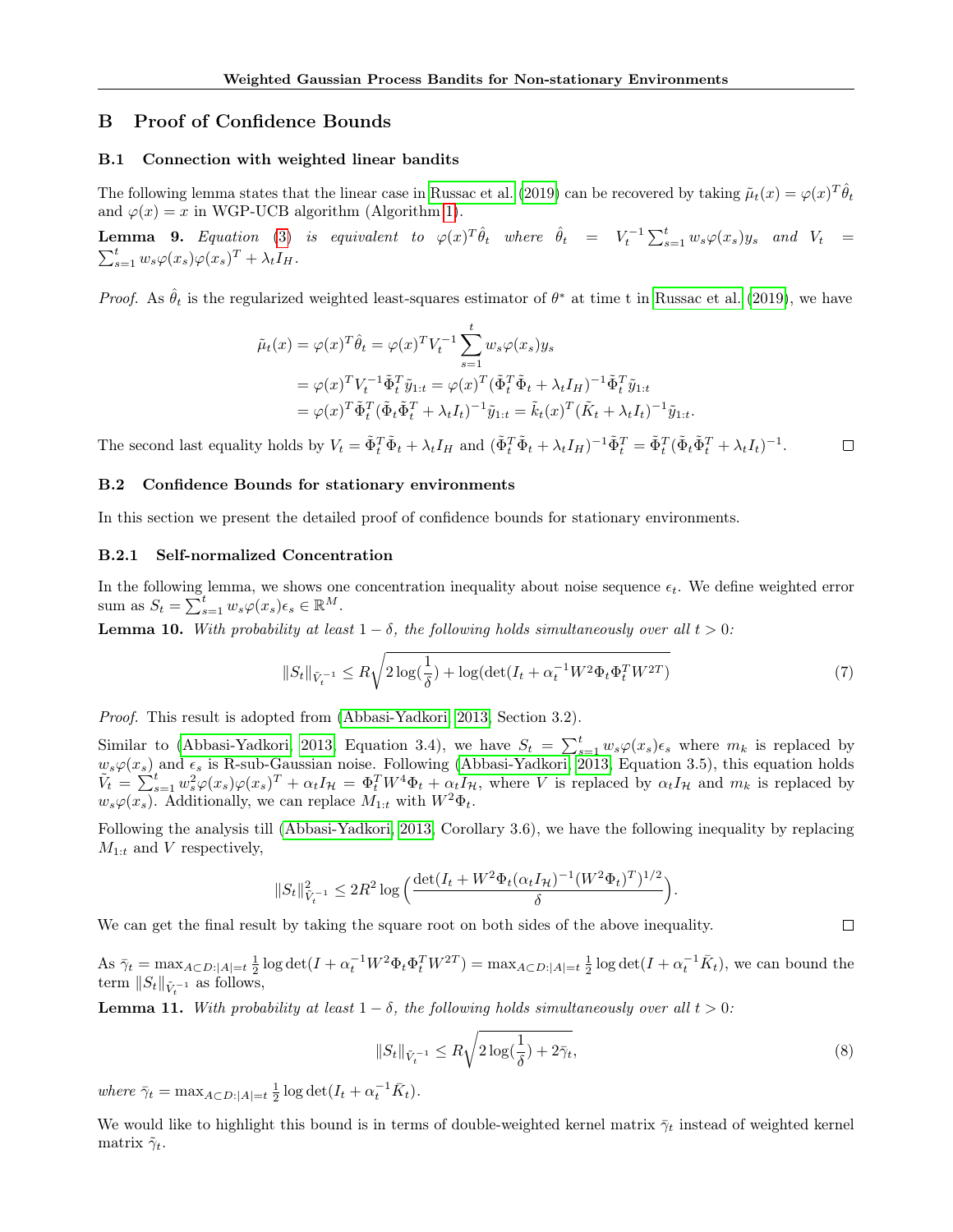#### B.2.2 Proof of Theorem [2](#page-4-2)

We would provide the detailed proof of Theorem [2](#page-4-2) in this section.

*Proof.* As  $\hat{\theta}_t$  is the regularized weighted least-squares estimator of  $\theta^*$  at time t in [Russac et al. \(2019\)](#page-9-5) and  $V_t = \sum_{s=1}^t w_s \varphi(x_s) \varphi(x_s)^T + \lambda_t I_H$ , we have

$$
\tilde{\mu}_t(x) = \varphi(x)^T \hat{\theta}_t = \varphi(x)^T V_t^{-1} \sum_{s=1}^t w_s \varphi(x_s) y_s
$$
  
\n
$$
= \varphi(x)^T V_t^{-1} \left[ \sum_{s=1}^t (w_s \varphi(x_s) f^*(x_s) + w_s \varphi(x_s) \epsilon_s) \right]
$$
  
\n
$$
= \varphi(x)^T V_t^{-1} \left[ \sum_{s=1}^t w_s \varphi(x_s) \varphi(x_s)^T \theta^* + \lambda_t \theta^* - \lambda_t \theta^* + S_t \right]
$$
  
\n
$$
= \varphi(x)^T \theta^* - \lambda_t \varphi(x)^T V_t^{-1} \theta^* + \varphi(x)^T V_t^{-1} S_t.
$$

We have  $\tilde{\mu}_t(x) - f^*(x) = \tilde{\mu}_t(x) - \varphi(x)^T \theta^* = \varphi(x)^T V_t^{-1} S_t - \lambda_t \varphi(x)^T V_t^{-1} \theta^*$ , therefore

$$
|\tilde{\mu}_t(x) - f^*(x)| \le ||\varphi(x)||_{V_t^{-1}\tilde{V}_tV_t^{-1}} \Big( ||V_t^{-1}S_t||_{V_t\tilde{V}_t^{-1}V_t} + ||\lambda_tV_t^{-1}\theta^*||_{V_t\tilde{V}_t^{-1}V_t} \Big)
$$
  

$$
\le ||\varphi(x)||_{V_t^{-1}\tilde{V}_tV_t^{-1}} \Big( ||S_t||_{\tilde{V}_t^{-1}} + \lambda_t ||\theta^*||_{\tilde{V}_t^{-1}} \Big)
$$

Knowing that  $\tilde{V}_t \geq \alpha_t I_{\mathcal{H}}$  and  $\tilde{V}_t$  is positive definite, we have  $\|\theta^*\|_{\tilde{V}_t^{-1}} \leq \frac{1}{\sqrt{\alpha_t}} \|\theta^*\|_2$ . With  $\sigma_t^2(x) =$  $\lambda \|\varphi(x)\|_{\mathcal{F}}^2$  $\frac{2}{V_t^{-1}\tilde{V}_tV_t^{-1}},$  we have

$$
|\tilde{\mu}_t(x) - f^*(x)| \leq \frac{\dot{\sigma}_t(x)}{\sqrt{\lambda}} \Big( \|S_t\|_{\tilde{V}_t^{-1}} + \frac{\lambda_t}{\sqrt{\alpha_t}} \|\theta\|_2 \Big).
$$

Given  $||f^*||_H = ||\theta||_2 \leq B$ , we have

$$
|\tilde{\mu}_t(x) - f^*(x)| \le \frac{\tilde{\sigma}_t(x)}{\sqrt{\lambda}} \Big( \|S_t\|_{\tilde{V}_t^{-1}} + \frac{\lambda_t}{\sqrt{\alpha_t}} B \Big)
$$
  

$$
\le \frac{\lambda_t}{\sqrt{\lambda \alpha_t}} \tilde{\sigma}_t(x) B + \frac{\tilde{\sigma}_t(x)}{\sqrt{\lambda}} R \sqrt{2 \log(\frac{1}{\delta}) + 2\tilde{\gamma}_t}
$$
  

$$
= \tilde{\sigma}_t(x) B + \frac{\tilde{\sigma}_t(x)}{\sqrt{\lambda}} R \sqrt{2 \log(\frac{1}{\delta}) + 2\tilde{\gamma}_t}
$$
  

$$
= \tilde{\sigma}_t(x) \beta_t,
$$

where  $\beta_t = B + \frac{1}{\sqrt{2}}$  $\frac{1}{\lambda}R\sqrt{2\log(\frac{1}{\delta})+2\bar{\gamma}_t}.$ 

# <span id="page-12-0"></span>B.2.3 Proof of Remark [2](#page-4-4)

<span id="page-12-1"></span>The following lemma shows that Equation [\(4\)](#page-3-3) is equivalent to  $\tilde{\sigma}_t^2(x) = \lambda_t ||\varphi(x)||_{V_t^{-1}}^2$ . **Lemma 12.** Equation [\(4\)](#page-3-3) is equivalent to  $\tilde{\sigma}_t^2(x) = \lambda_t ||\varphi(x)||_{V_t^{-1}}^2$ .

Proof. As 
$$
I_H - \tilde{\Phi}_t^T (\tilde{\Phi}_t \tilde{\Phi}_t^T + \lambda_t I_t)^{-1} \tilde{\Phi}_t = \lambda_t (\tilde{\Phi}_t^T \tilde{\Phi}_t + \lambda_t I_H)^{-1} = \lambda_t V_t^{-1}
$$
, we have  
\n
$$
\tilde{\sigma}_t(x)^2 = k(x, x) - \tilde{k}_t(x)^T (\tilde{K}_t + \lambda_t I_t)^{-1} \tilde{k}_t(x)
$$
\n
$$
= \varphi(x)^T \varphi(x) - \varphi(x)^T \tilde{\Phi}_t^T (\tilde{\Phi}_t \tilde{\Phi}_t^T + \lambda_t I_t)^{-1} \tilde{\Phi}_t \varphi(x)
$$
\n
$$
= \varphi(x)^T [I_H - \tilde{\Phi}_t^T (\tilde{\Phi}_t \tilde{\Phi}_t^T + \lambda_t I_t)^{-1} \tilde{\Phi}_t] \varphi(x)
$$
\n
$$
= \varphi(x)^T \lambda_t V_t^{-1} \varphi(x) = \lambda_t ||\varphi(x)||_{V_t^{-1}}.
$$

 $\Box$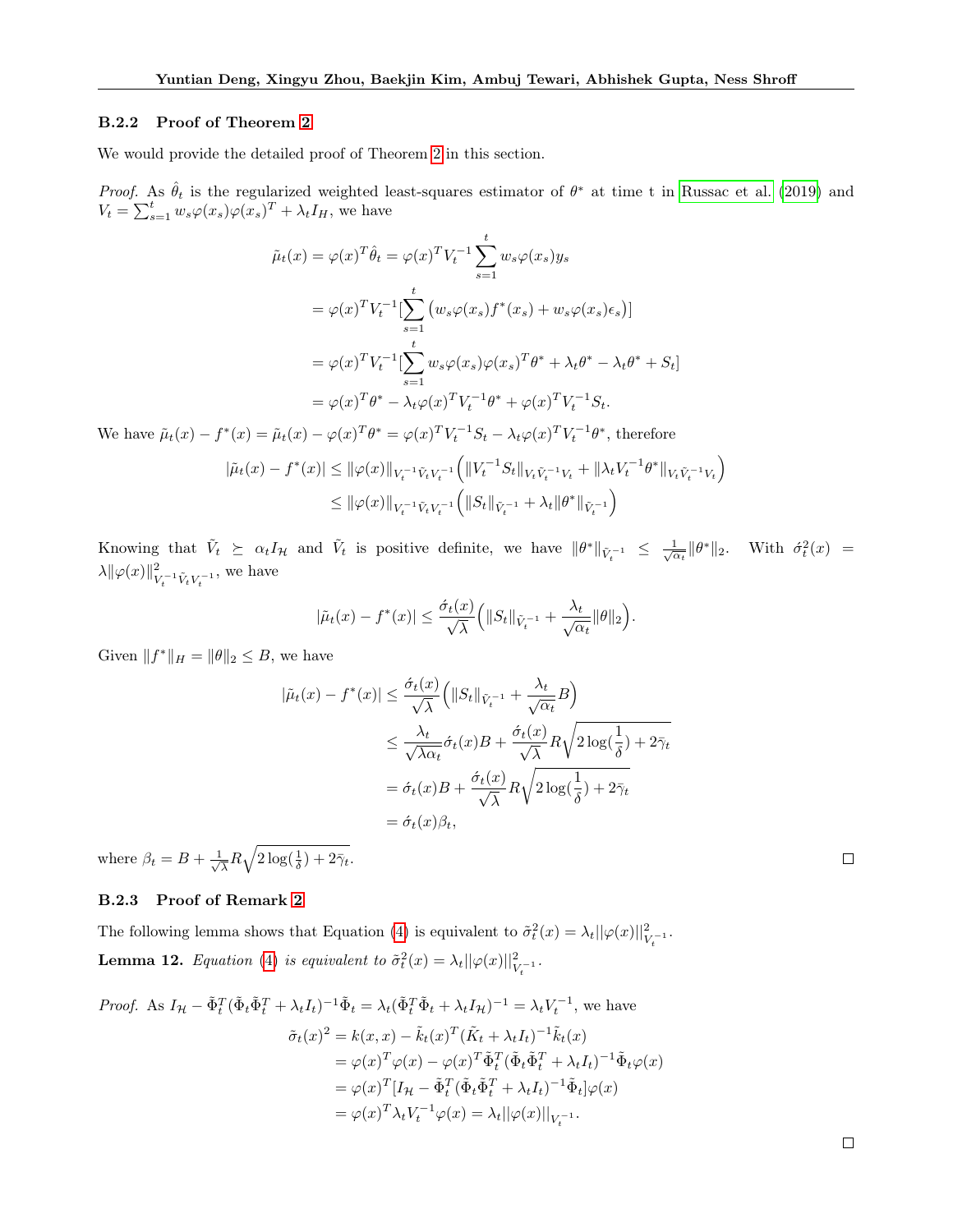Assume  $\lambda = 1$  and  $w_t = 1$ . Then the followings hold;  $V_t = \tilde{V}_t$  and  $\lambda_t = \lambda$ , thus  $\dot{\sigma}_t(x) = \tilde{\sigma}_t(x)$  and  $\tilde{\mu}_t(x) = \mu_t(x)$ . In the above Lemma [12,](#page-12-1) we have  $\acute{\sigma}_t(x) = \sigma_t(x) = k(x, x) - k_t(x)^T (K_t + \lambda I)^{-1} k_t(x)$  and  $\bar{\gamma}_t = \gamma_t$ , which makes Theorem [2](#page-4-2) equivalent to [\(Chowdhury and Gopalan, 2017,](#page-8-3) Theorem 2).

#### <span id="page-13-0"></span>B.3 Confidence bounds for non-stationary cases

In this section we provide the relatively loose regret bound in terms of  $\tilde{\sigma}_t(x)$  and then detailed proof of Theorem [3](#page-5-1) that the surrogate parameter  $m_t(x)$  lies in the confidence ellipsoid defined in Theorem [2](#page-4-2) with high probability. First, we further restrict that  $\dot{\sigma}_t(x) \geq 0$  and  $\tilde{\sigma}_t(x) \geq 0$ , then we have the following lemma. **Lemma 13.** If  $\{w_s\}_{s=1}^t$  is increasing, then  $\acute{\sigma}_t(x) \leq \tilde{\sigma}_t(x)$ .

<span id="page-13-1"></span>*Proof.* We recall that  $\hat{\sigma}_t^2(x) = \lambda \|\varphi(x)\|_{V}^2$  $\mathcal{L}_{V_t^{-1}\tilde{V}_tV_t^{-1}}^{2}$  by definition and  $\tilde{\sigma}_t^2(x) = \lambda_t ||\varphi(x)||_{V_t^{-1}}^2$  from Lemma [12.](#page-12-1) As  $V_t = \sum_{s=1}^t w_s \varphi(x_s) \varphi(x_s)^T + \lambda w_t I_{\mathcal{H}}$ , we have

$$
\tilde{V}_t = \sum_{s=1}^t w_s^2 \varphi(x_s) \varphi(x_s)^T + \lambda w_t^2 I_\mathcal{H} \le w_t \sum_{s=1}^t w_s \varphi(x_s) \varphi(x_s)^T + \lambda w_t^2 I_\mathcal{H} \le w_t V_t.
$$

Therefore,  $V_t^{-1} \tilde{V}_t V_t^{-1} \le w_t V_t^{-1} V_t V_t^{-1} \le w_t V_t^{-1}$  and  $\sigma_t^2(x) \le \tilde{\sigma}_t^2(x)$  since  $\lambda_t = \lambda w_t$ .  $\Box$ 

We would state the full proof of Theorem [3](#page-5-1) as follows.

*Proof of Theorem [3.](#page-5-1)* We would obtain  $\tilde{\mu}_t(x_t) = \varphi(x_t)^T V_t^{-1} \tilde{\Phi}_t^T \tilde{y}_{1:t}$  from the definition of posterior mean  $\tilde{\mu}_t(x)$ and proof of Lemma [9.](#page-11-1) Then, we would get the followings,

$$
m_t(x) - \tilde{\mu}_{t-1}(x)
$$
  
\n
$$
= \varphi(x)^T V_{t-1}^{-1} \left[ \sum_{s=1}^{t-1} \eta^{-s} \varphi(x_s) f_s(x_s) + \lambda \eta^{-(t-1)} \theta_t^* - \sum_{s=1}^{t-1} \eta^{-s} \varphi(x_s) y_s \right]
$$
  
\n
$$
= \varphi(x)^T V_{t-1}^{-1} \left[ \sum_{s=1}^{t-1} \eta^{-s} \varphi(x_s) f_s(x_s) + \lambda \eta^{-(t-1)} \theta_t^* - \sum_{s=1}^{t-1} \eta^{-s} \varphi(x_s) f_s(x_s) - \sum_{s=1}^{t-1} \eta^{-s} \varphi(x_s) \epsilon_s \right]
$$
  
\n
$$
= -\varphi(x)^T V_{t-1}^{-1} S_{t-1} + \lambda \eta^{-(t-1)} \varphi(x)^T V_{t-1}^{-1} \theta_t^*.
$$

Then, the distance between surrogate parameter and posterior mean is bounded as,

$$
\begin{split} |m_t(x)-\tilde{\mu}_{t-1}(x)| &\leq |\varphi^T(x)V_{t-1}^{-1}S_{t-1}| + \lambda \eta^{-(t-1)}|\varphi(x)^TV_{t-1}^{-1}\theta_t^*| \\ &\leq \|\varphi(x)\|_{V_{t-1}^{-1}\tilde{V}_{t-1}V_{t-1}^{-1}}\|V_{t-1}^{-1}S_{t-1}\|_{V_{t-1}\tilde{V}_{t-1}^{-1}V_{t-1}} \\ &\quad + \lambda \eta^{-(t-1)}\|\varphi(x)\|_{V_{t-1}^{-1}\tilde{V}_{t-1}V_{t-1}^{-1}}\|V_{t-1}^{-1}\theta_t^*\|_{V_{t-1}\tilde{V}_{t-1}^{-1}V_{t-1}} \\ &\leq \|\varphi(x)\|_{V_{t-1}^{-1}\tilde{V}_{t-1}V_{t}^{-1}}\|S_{t-1}\|_{\tilde{V}_{t-1}^{-1}} + \lambda \eta^{-(t-1)}\|\varphi(x)\|_{V_{t-1}^{-1}\tilde{V}_{t-1}V_{t-1}^{-1}}\|\theta_t^*\|_{\tilde{V}_{t-1}^{-1}} \\ &\leq \frac{\acute{\sigma}_{t-1}(x)}{\sqrt{\lambda}}\|S_{t-1}\|_{\tilde{V}_{t-1}^{-1}} + \lambda_{t-1} \frac{\acute{\sigma}_{t-1}(x)}{\sqrt{\lambda}} \frac{1}{\sqrt{\alpha_{t-1}}}\|\theta_t^*\|_2 \\ &\leq \frac{\acute{\sigma}_{t-1}(x)}{\sqrt{\lambda}}R\sqrt{2\log(\frac{1}{\delta})+2\bar{\gamma}_{t-1}} + \acute{\sigma}_{t-1}(x)B \\ &\leq \acute{\sigma}_{t-1}(x)\beta_{t-1}. \end{split}
$$

The final two steps are because  $\|\theta_t^*\|_{\tilde{V}_{t-1}^{-1}} \leq \frac{1}{\sqrt{\alpha_{t-1}}} \|\theta_t^*\|_2$  and  $\|\theta_t^*\|_2 = \|f_t^*\|_H \leq B$ . Due to the above Lemma [13,](#page-13-1) we obtain the following inequality,  $|m_t(x) - \tilde{\mu}_{t-1}(x)| \leq \tilde{\sigma}_{t-1}(x)\beta_{t-1}$ .  $\Box$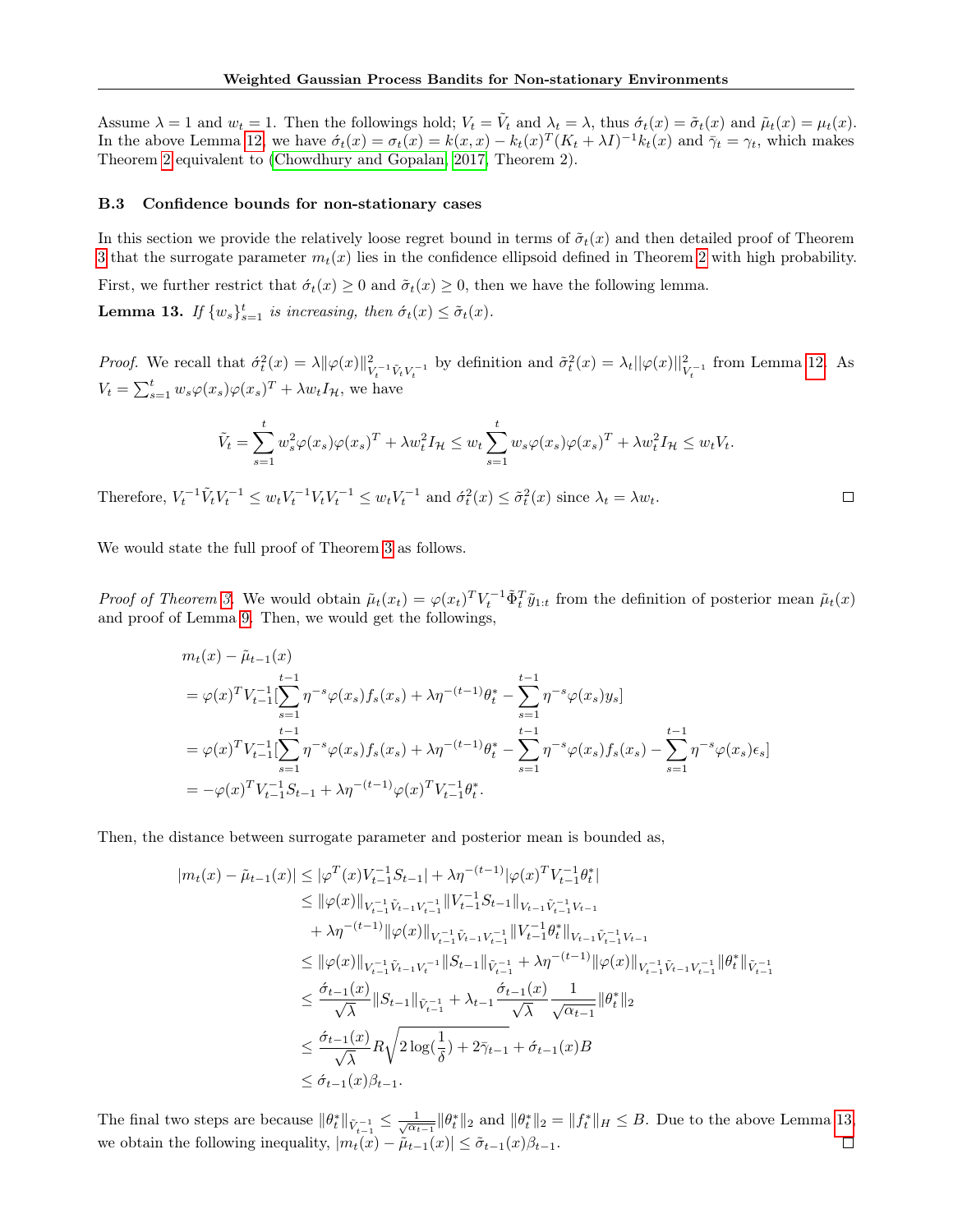# C Proof of Regret Bound

In this section, we state the detailed analysis of dynamic regret of WGP-UCB (Algorithm [1\)](#page-4-0). As  $\lambda_t = \lambda w_t$ , the weighted GP regression problem is equivalent to the following problem, where the time-dependent weight is  $w'_{s,t} = w_s/w_t$  and regularization factor is time-independent.

$$
\min_{f \in H_k(D)} \sum_{s=1}^{t-1} w'_{s,t}(y_s - f(x_s))^2 + \lambda \|f\|_{\mathcal{H}}^2
$$

#### <span id="page-14-0"></span>C.1 Approximation error

First, we would explicitly obtain the approximation error. **Lemma 14.** (QFF error [\(Chowdhury and Gopalan, 2019,](#page-8-19) Lemma 14)) If  $D = [0,1]^d$ ,  $k = k_{SE}$ , then,

$$
\epsilon_m \leq d 2^{d-1} \frac{1}{\sqrt{2} \bar{m}^{\bar{m}}} \big( \frac{e}{4 l^2} \big)^{\bar{m}} = O \big( \frac{d 2^{d-1}}{(\bar{m} l^2)^{\bar{m}}} \big).
$$

<span id="page-14-1"></span>**Lemma 15.** Let  $f \in H_k(D)$ ,  $||f||_H \leq B$  and  $k(x, x) \leq 1$  for all  $x \in D$ . Then we have  $|\tilde{\sigma}_t(x) - \tilde{\sigma}_t(x)| = O(\frac{\sqrt{\epsilon_m}}{1-n})$  $rac{\sqrt{\epsilon_m}}{1-\eta}).$ 

Proof. First we define  $a_t(x) = \tilde{k}_t(x) - \breve{k}_t(x)$ , have  $||a_t(x)||_2 \leq \epsilon_m \sqrt{\frac{\lambda}{\eta^t(1-\eta)}}$  as well as  $||\tilde{k}_t(x)||_2 \leq \sqrt{\frac{\lambda}{\eta^t(1-\eta)}}$ .

Similarly to the proof of Lemma 15 in [Chowdhury and Gopalan \(2019\)](#page-8-19), we bound the approximation error between inverse kernel matrices as,

$$
\begin{aligned} &\|(\tilde{K}_t + \lambda_t I_t)^{-1} - (\breve{K}_t + \lambda_t I_t)^{-1}\|_2 \\ &= \|(\tilde{K}_t + \lambda_t I_t)^{-1} \Big( (\tilde{K}_t + \lambda_t I_t) - (\breve{K}_t + \lambda_t I_t) \Big) (\breve{K}_t + \lambda_t I_t)^{-1} \|_2 \\ &= \|(\tilde{K}_t + \lambda_t I_t)^{-1} (\tilde{K}_t - \breve{K}_t) (\breve{K}_t + \lambda_t I_t)^{-1} \|_2 \end{aligned}
$$

$$
\leq \|(\tilde{K}_t + \lambda_t I_t)^{-1}\|_2 \|\tilde{K}_t - \tilde{K}_t\|_2 \|(\tilde{K}_t + \lambda_t I_t)^{-1}\|_2
$$
  

$$
\leq \frac{1}{\lambda_t} \frac{\epsilon_m \lambda}{\eta^t (1 - \eta)} \frac{1}{\lambda_t} = \frac{\epsilon_m \lambda}{\eta^t (1 - \eta) \lambda_t^2}.
$$

The last inequality holds because  $\|\tilde{K}_t - \check{K}_t\|_2^2 \leq \sum_{1 \leq i,j \leq t} \left( (k(x_i, x_j) - \check{k}(x_i, x_j)) \lambda \sqrt{\eta^{-i-j}} \right)^2 \leq$  $\lambda^2 \epsilon_m^2 \sum_{1 \leq i \leq t} \eta^{-i} \sum_{1 \leq j \leq t} \eta^{-j} \leq \frac{\epsilon_m^2 \lambda^2}{\eta^{2t}(1-\eta)^2}$  $\frac{\epsilon_m^2 \lambda^2}{\eta^{2t}(1-\eta)^2}$  and  $\|(\tilde{K}_t + \lambda_t I_t)^{-1}\|_2 \leq \frac{1}{\lambda_t}.$ 

Therefore, we have

$$
\begin{split}\n\left|\tilde{\sigma}_{t}^{2}(x)-\tilde{\sigma}_{t}^{2}(x)\right| \\
&=|k(x,x)-\tilde{k}_{t}(x)^{T}(\tilde{K}_{t}+\lambda_{t}I_{t})^{-1}\tilde{k}_{t}(x)-\tilde{k}(x,x)-\tilde{k}_{t}(x)^{T}(\tilde{K}_{t}+\lambda_{t}I_{t})^{-1}\tilde{k}_{t}(x)| \\
&\leq|k(x,x)-\tilde{k}(x,x)|+|\tilde{k}_{t}(x)^{T}(\tilde{K}_{t}+\lambda_{t}I_{t})^{-1}\tilde{k}_{t}(x)-\tilde{k}_{t}(x)^{T}(\tilde{K}_{t}+\lambda_{t}I_{t})^{-1}\tilde{k}_{t}(x)| \\
&\leq\epsilon_{m}+|\tilde{k}_{t}(x)^{T}\Big((\tilde{K}_{t}+\lambda_{t}I_{t})^{-1}-(\tilde{K}_{t}+\lambda_{t}I_{t})^{-1}\Big)\tilde{k}_{t}(x)| \\
&+2|a_{t}(x)^{T}(\tilde{K}_{t}+\lambda_{t}I_{t})^{-1}\tilde{k}_{t}(x)|+|a_{t}(x)^{T}(\tilde{K}_{t}\lambda_{t}I_{t})^{-1}a_{t}(x)| \\
&\leq\epsilon_{m}+\|(\tilde{K}_{t}+\lambda_{t}I_{t})^{-1}-(\tilde{K}_{t}+\lambda_{t}I_{t})^{-1}\|_{2}\|\tilde{k}_{t}(x)\|_{2}^{2} \\
&+2\|a_{t}(x)\|_{2}\|(\tilde{K}_{t}+\lambda_{t}I_{t})^{-1}\|_{2}\|\tilde{k}_{t}(x)\|_{2}+\|(\tilde{K}_{t}\lambda_{t}I_{t})^{-1}\|_{2}\|a_{t}(x)\|_{2}^{2} \\
&\leq\epsilon_{m}+\frac{\epsilon_{m}\lambda}{\eta^{t}(1-\eta)\lambda_{t}^{2}}\frac{\lambda}{\eta^{t}(1-\eta)}+2\sqrt{\frac{\lambda}{\eta^{t}(1-\eta)}}\epsilon_{m}\frac{1}{\lambda_{t}}\sqrt{\frac{\lambda}{\eta^{t}(1-\eta)}}+\frac{1}{\lambda_{t}}\epsilon_{m}^{2}\frac{\lambda}{\eta^{t}(1-\eta)} \\
&=O\Big(\frac{\epsilon_{m}}{(1-\eta)^{2}}\Big). \n\end{split}
$$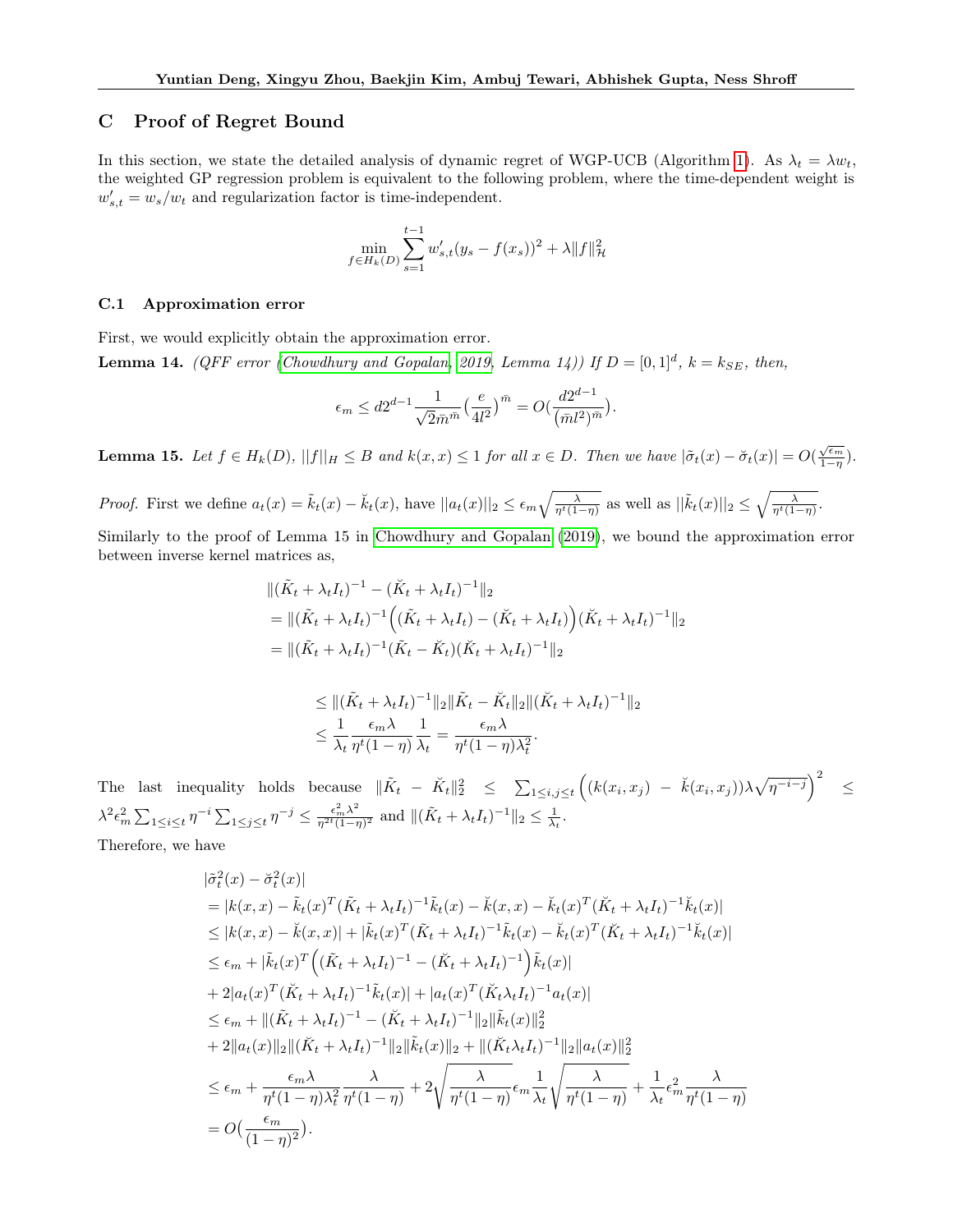Then, the proof is completed from

$$
|\tilde{\sigma}_t(x) - \breve{\sigma}_t(x)|^2 \leq |\tilde{\sigma}_t(x) + \breve{\sigma}_t(x)||\tilde{\sigma}_t(x) - \breve{\sigma}_t(x)| \leq |\tilde{\sigma}_t^2(x) - \breve{\sigma}_t^2(x)|.
$$

<span id="page-15-0"></span>**C.2** Bound of  $\sum_{t=1}^{T} \tilde{\sigma}_{t-1}(x_t)$ 

<span id="page-15-1"></span>In this section we would describe the way to obtain the tight bound of  $\sum_{t=1}^{T} \tilde{\sigma}_{t-1}(x_t)$ Lemma 16.  $\sum_{t=1}^{T} \breve{\sigma}_{t-1}(x_t) \leq \sqrt{4\lambda T \breve{\gamma}_T + 2\lambda m T^2 \log(1/\eta)}.$ 

*Proof.* Assume the feature map has a finite dimension  $m$ , then

$$
\sum_{t=1}^{T} \breve{\sigma}_{t-1}(x_t) \le \sqrt{T \sum_{t=1}^{T} \breve{\sigma}_{t-1}^2(x_t)} \le \sqrt{T \sum_{t=1}^{T} 2\lambda \log(1 + \frac{1}{\lambda} \breve{\sigma}_{t-1}^2(x_t))}
$$
\n
$$
\le \sqrt{T \sum_{t=1}^{T} 2\lambda \log(1 + \eta^{-(t-1)} ||\breve{\varphi}(x)||_{\breve{V}_{t-1}^{-1}}^2)} \le \sqrt{2\lambda T \sum_{t=1}^{T} \log(1 + \eta^{-t} ||\breve{\varphi}(x)||_{\breve{V}_{t-1}^{-1}}^2)}.
$$

Due to  $\check{V}_t \geq \check{V}_{t-1} + \eta^{-t}\check{\varphi}(x_t)\check{\varphi}(x_t)^T \geq \check{V}_{t-1}^{1/2}(I_{\mathcal{H}} + \eta^{-t}\check{V}_{t-1}^{-1/2}\check{\varphi}(x_t)\check{\varphi}(x_t)^T\check{V}_{t-1}^{-1/2})\check{V}_{t-1}^{1/2}$ , we have  $\det(\breve{V}_t) \geq \det(\breve{V}_{t-1}) \det(I_{\mathcal{H}} + \eta^{-t/2} \breve{V}_{t-1}^{-1/2} \breve{\varphi}(x_t) (\eta^{-t/2} \breve{V}_{t-1}^{-1/2} \breve{\varphi}(x_t))^T)$  $\geq \det(\breve{V}_{t-1})(1+\eta^{-t}||\breve{\varphi}(x)||_{\breve{V}_{t-1}^{-1}}^2),$ 

and then the following bound holds.

$$
\sum_{t=1}^T \log (1+\eta^{-t}||\breve{\varphi}(x)||_{\breve{V}_{t-1}^{-1}}^2) \leq \sum_{t=1}^T \log(\frac{\det(\breve{V}_t)}{\det(\breve{V}_{t-1})}) \leq \log(\Pi_{t=1}^T \frac{\det(\breve{V}_t)}{\det(\breve{V}_{t-1})}) \leq \log(\frac{\det(\breve{V}_T)}{\det(\breve{V}_0)}).
$$

From matrix determinant lemma stating  $\det(A + UV^T) = \det(I + V^T A^{-1} U) \det(A)$  and  $V_0 = \lambda I_H \in \mathbb{R}^{m \times m}$ ,  $\det(\breve V_T)$  is decomposed as,

$$
\det(\check{V}_T) = \det(\check{\Phi}_T^T \check{\Phi}_T + \lambda_T I_{\mathcal{H}}) = \det(I_t + \check{\Phi}_T (\lambda_T I_{\mathcal{H}})^{-1} \check{\Phi}_T^T) \det(\lambda_T I_{\mathcal{H}})
$$
  
= 
$$
\det(I_t + \lambda_T^{-1} \check{\Phi}_T \check{\Phi}_T^T) \det(\eta^{-T} V_0) = \det(I_t + \lambda_T^{-1} \check{\Phi}_T \check{\Phi}_T^T) \eta^{-mT} \det(V_0)
$$

Thus, we get

$$
\log(\frac{\det(\breve{V}_T)}{\det(\breve{V}_0)}) = \log \det(I_t + \lambda_T^{-1} \breve{\Phi}_T \breve{\Phi}_T^T) + mT \log(\eta^{-1}) \le 2\breve{\gamma}_T + mT \log(1/\eta)
$$

Therefore, we have

$$
\sum_{t=1}^T \breve{\sigma}_{t-1}(x_t) \leq \sqrt{2\lambda T \sum_{t=1}^T \log(1 + \eta^{-t} ||\breve{\varphi}(x)||_{\breve{V}_{t-1}^{-1}}^2)} \leq \sqrt{4\lambda T \breve{\gamma}_T + 2\lambda m T^2 \log(1/\eta)}.
$$

By combining Lemma [15](#page-14-1) and [16,](#page-15-1) we have the following lemma.

<span id="page-15-2"></span>Lemma 17.

$$
\beta_T \sum_{t=1}^T \tilde{\sigma}_{t-1}(x_t) \leq \beta_T \sqrt{4\lambda T \tilde{\gamma}_T + 2\lambda m T^2 \log(1/\eta)} + \frac{\beta_T T \sqrt{\epsilon_m}}{1 - \eta}.
$$

 $\Box$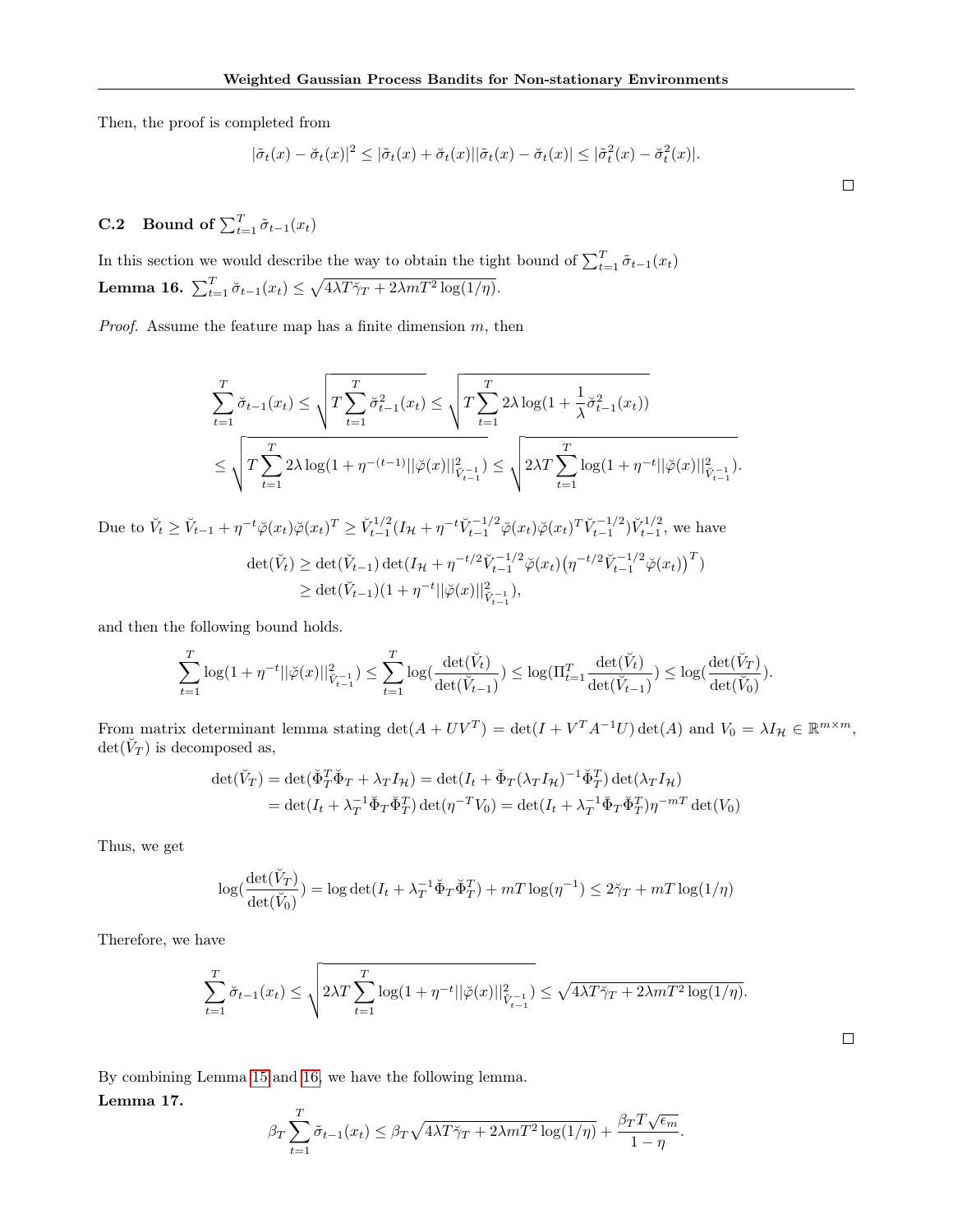# **C.3** Bound of  $\sum_{s=T-c}^{T} \acute{\sigma}_{t-1}(x_s)$

<span id="page-16-0"></span>In this section we would describe the way to obtain the tight bound of partial sum  $\sum_{s=t-c}^{t} \hat{\sigma}_{t-1}(x_s)$ . Lemma 18.  $\sum_{s=t-c}^{t} \breve{\sigma}_{t-1}(x_s) \leq \sqrt{4\lambda c \breve{\gamma}_t + 2\lambda mc^2 \log(1/\eta)}$ .

Proof. Similarly to the proof of Lemma [16,](#page-15-1) we get the following bound.

$$
\sum_{s=t-c}^{t} \breve{\sigma}_{t-1}(x_s) \le \sqrt{c \sum_{s=t-c}^{t} \breve{\sigma}_{t-1}^2(x_s)} \le \sqrt{c \sum_{s=t-c}^{t} 2\lambda \log\left(1 + \lambda^{-1} \breve{\sigma}_{t-1}^2(x_s)\right)}
$$
\n
$$
\le \sqrt{4c\lambda \sum_{s=t-c}^{t} \frac{1}{2} \log\left(1 + \lambda^{-1} \breve{\sigma}_{t-1}^2(x_s)\right)} \le \sqrt{4\lambda c \sum_{s=t-c}^{t} \frac{1}{2} \log(1 + \eta^{-t} ||\breve{\varphi}(x_s)||_{\breve{V}_{t-1}^{-1}}^2)}.
$$

Due to  $\det(\breve{V}_t) \ge \det(\breve{V}_{t-1})(1+\eta^{-t}||\breve{\varphi}(x)||_{\breve{V}_{t-1}}^2)$ , the upper bound can be derived as,

$$
\sum_{t=T-c}^{T} \log(1 + \eta^{-t} ||\breve{\varphi}(x)||_{\breve{V}_{t-1}^{-1}}^2) \le \sum_{t=T-c}^{T} \log(\frac{\det(\breve{V}_t)}{\det(\breve{V}_{t-1})}) \le \log(\frac{\det(\breve{V}_T)}{\det(\breve{V}_{T-c})}).
$$

From matrix determinant lemma, we have

$$
\det(\check{V}_{T-c}) = \det(I_t + \lambda_{T-c}^{-1} \check{\Phi}_{T-c} \check{\Phi}_{T-c}^T) \eta^{-m(T-c)} \det(\check{V}_0) \ge \eta^{-m(T-c)} \det(\check{V}_0).
$$

Thus we get

$$
\log(\frac{\det(\breve{V}_T)}{\det(\breve{V}_{T-c})}) \le \log \det(I_t + \lambda_T^{-1} \breve{\Phi}_T \breve{\Phi}_T^T) + mc \log(\eta^{-1}) \le 2\breve{\gamma}_T + mc \log(1/\eta).
$$

Therefore, the partial sum  $\sum_{s=t-c}^{t} \breve{\sigma}_{t-1}(x_s)$  is bounded as below.

$$
\sum_{t=T-c}^{T} \breve{\sigma}_{t-1}(x_t) \le \sqrt{4\lambda c \sum_{s=t-c}^{t} \frac{1}{2} \log(1 + \eta^{-t} ||\breve{\varphi}(x_s)||_{\breve{V}_{t-1}^{-1}}^2)} \le \sqrt{4\lambda c \breve{\gamma}_T + 2\lambda mc^2 \log(1/\eta)}.
$$

 $\Box$ 

By combining Lemma [13,](#page-13-1) [15](#page-14-1) and [18,](#page-16-0) the following lemma can be derived.

<span id="page-16-1"></span>Lemma 19.  $\sum_{s=t-c}^{t} \acute{\sigma}_{t-1}(x_s) \leq \sqrt{4\lambda c \check{\gamma}_{t} + 2\lambda mc^2 \log(1/\eta)} + \frac{c\sqrt{\epsilon_m}}{1-\eta}$  $1-\eta$ 

#### C.4 Preliminary results

The following lemma provides the upper bound the regret of WGP-UCB (Algorithm [1\)](#page-4-0) in terms of  $\tilde{\sigma}_{t-1}(x_t), \dot{\sigma}_{t-1}(x_t), c$ , and  $\gamma$ .

<span id="page-16-2"></span>**Lemma 20.** Let  $f_t \in H_k(D)$ ,  $||f_t||_H \leq B$  and  $k(x, x) \leq 1$ . Then, with probability at least  $1 - \delta$ ,

$$
R_T \le 2\beta_T \sum_{t=1}^T \tilde{\sigma}_{t-1}(x_t) + \frac{2}{\lambda} c B_T \sum_{s=T-c}^T \tilde{\sigma}_{s-1}(x_s) + \frac{4B\eta^c}{\lambda(1-\eta)}T,
$$

where  $c \geq 1$  is an integer and  $0 < \eta < 1$ .

*Proof.* The one time step regret  $r_t$  is decomposed into the stationary part (first two terms) and non-stationary part (remaining terms) as

$$
r_t = f_t(x_t^*) - f_t(x_t) = m_t(x_t^*) - m_t(x_t) + f_t(x_t^*) - m_t(x_t^*) - (f_t(x_t) - m_t(x_t)).
$$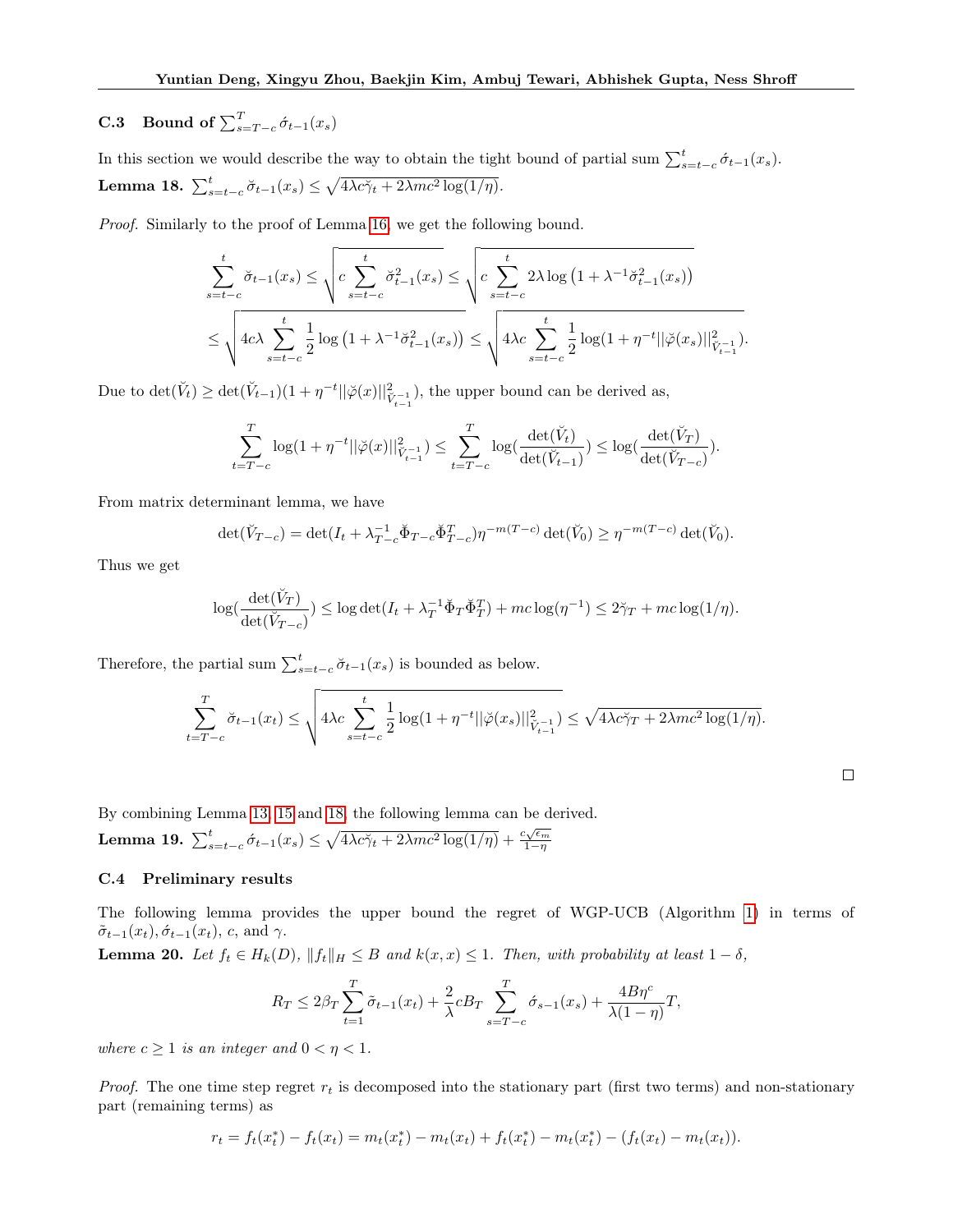We bound the stationary part as,

$$
m_t(x_t^*) - m_t(x_t) \leq \tilde{\mu}_{t-1}(x_t^*) + \beta_{t-1}\tilde{\sigma}_{t-1}(x_t^*) - (\tilde{\mu}_{t-1}(x_t) - \beta_{t-1}\tilde{\sigma}_{t-1}(x_t))
$$
  

$$
\leq \tilde{\mu}_{t-1}(x_t) + \beta_{t-1}\tilde{\sigma}_{t-1}(x_t) - (\tilde{\mu}_{t-1}(x_t) - \beta_{t-1}\tilde{\sigma}_{t-1}(x_t))
$$
  

$$
\leq 2\beta_{t-1}\tilde{\sigma}_{t-1}(x_t),
$$

where the first inequality holds by Theorem [3](#page-5-1) stating  $|m_t(x) - \tilde{\mu}_{t-1}(x)| \leq \beta_{t-1} \sigma_{t-1}(x)$ , and the second inequality works by the nature of UCB-type algorithm, i.e.  $x_t$  defined in Equation [\(5\)](#page-3-5) is the arm chosen at time t and thus the following holds,  $\tilde{\mu}_{t-1}(x_t^*) + \beta_{t-1}\tilde{\sigma}_{t-1}(x_t^*) \leq \tilde{\mu}_{t-1}(x_t) + \beta_{t-1}\tilde{\sigma}_{t-1}(x_t)$ .

For the non-stationary part, we have  $f_t(x) = \theta_t^*^T \varphi(x)$  and  $m(x) = \bar{\theta}_t^T \varphi(x)$  from Mercer theorem, and  $||f||_H^2 =$  $\|\theta\|_2^2 \leq B$ . Then, we bound the non-stationary part in terms of distance between surrogate parameter  $\bar{\theta}_t$  and true parameter  $\theta^*$  as below,

$$
f_t(x_t^*) - m_t(x_t^*) - (f_t(x_t) - m_t(x_t)) = \langle \theta_t^* - \bar{\theta}_t, \varphi(x^*) - \varphi(x) \rangle
$$
  
\n
$$
\leq ||\varphi(x^*) - \varphi(x)||_2 ||\theta_t^* - \bar{\theta}_t||_2
$$
  
\n
$$
\leq 2 ||\varphi(x)||_2 ||\theta_t^* - \bar{\theta}_t||_2 \leq 2 ||\theta_t^* - \bar{\theta}_t||_2
$$

where the last inequality holds due to  $\|\varphi(x)\|_2^2 = \varphi(x)^T \varphi(x) = k(x, x) \le 1$ .

As pointed out by [\(Zhao and Zhang, 2021,](#page-9-9) p.4), the statement  $\lambda_{max}(V_{t-1}^{-1}\sum_{s=t-D}^{p}\eta^{-s}A_{s}A_{s}^{T}) \leq 1$  in [\(Russac](#page-9-5) [et al., 2019,](#page-9-5) p.18) is not true. We would fix this error in the following lemma [21](#page-17-0) (proved at the end of this subsection). We recall some definitions of  $V_t$ ,  $\theta_t^*$ , and  $\bar{\theta}_t$  as

$$
V_t = \sum_{s=1}^t w_s \varphi(x_s) \varphi(x_s)^T + \lambda_t I_H,
$$
  
\n
$$
\theta_t^* = V_{t-1}^{-1} \sum_{s=1}^{t-1} w_s \varphi(x_s) \varphi(x_s)^T \theta_t^* + V_{t-1}^{-1} \lambda_{t-1} \theta_t^*,
$$
  
\n
$$
\bar{\theta}_t = V_{t-1}^{-1} \left[ \sum_{s=1}^{t-1} \eta^{-s} \varphi(x_s) \varphi(x_s)^T \theta_s^* + \lambda \eta^{-(t-1)} \theta_t^* \right].
$$

<span id="page-17-0"></span>Lemma 21.

$$
\left\|V_{t-1}^{-1}\sum_{s=t-c}^{p} \eta^{-s} \varphi(x_s) \varphi(x_s)^T\right\|_2 \le \frac{1}{\lambda} \sum_{s=t-c}^{p} \sigma_{t-1}(x_s)
$$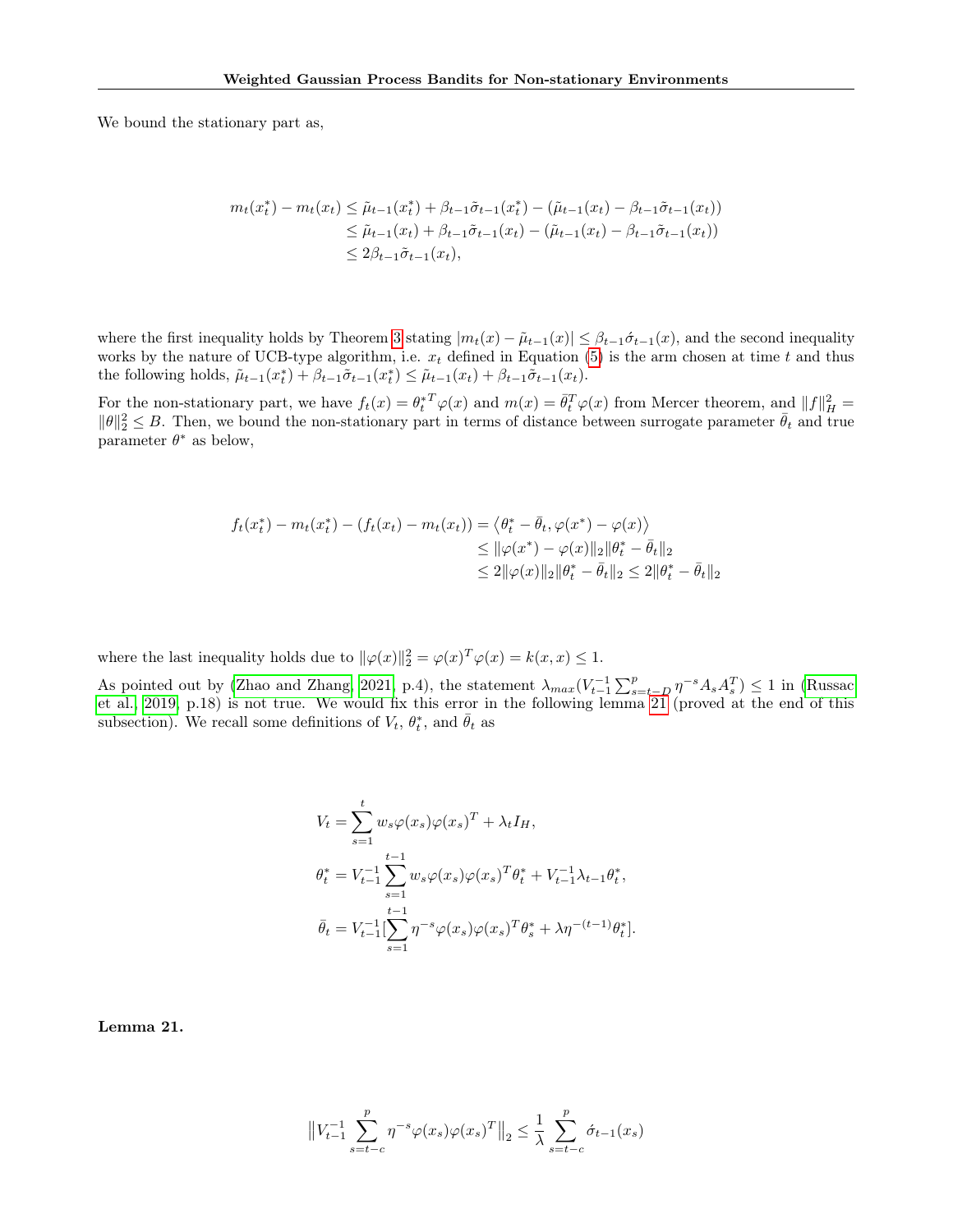Then we would bound the distance between surrogate parameter  $\bar{\theta}_t$  and true parameter  $\theta^*$  as below.

$$
\begin{split} &\|\theta_{t}^{*}-\bar{\theta}_{t}\|_{2}=\|V_{t-1}^{-1}\sum_{s=1}^{t}w_{s}\varphi(x_{s})\varphi(x_{s})^{T}(\theta_{s}^{*}-\theta_{t}^{*})\|_{2}\\ \leq&\|\sum_{s=t-c}^{t-1}V_{t-1}^{-1}\eta^{-s}\varphi(x_{s})\varphi(x_{s})^{T}(\theta_{s}^{*}-\theta_{t}^{*})\|_{2}+\|V_{t-1}^{-1}\sum_{s=1}^{t-c-1}\eta^{-s}\varphi(x_{s})\varphi(x_{s})^{T}(\theta_{s}^{*}-\theta_{t}^{*})\|_{2}\\ \leq&\|\sum_{s=t-c}^{t-1}V_{t-1}^{-1}\eta^{-s}\varphi(x_{s})\varphi(x_{s})^{T}\sum_{p=s}^{t-1}(\theta_{p}^{*}-\theta_{p+1}^{*})\|_{2}+\|\sum_{s=1}^{t-c-1}\eta^{-s}\varphi(x_{s})\varphi(x_{s})^{T}(\theta_{s}^{*}-\theta_{t}^{*})\|_{V_{t-1}^{-2}}\\ \leq&\|\sum_{p=t-c}^{t-1}V_{t-1}^{-1}\eta^{-s}\varphi(x_{s})\varphi(x_{s})^{T}\sum_{s=t-c}^{p}(\theta_{p}^{*}-\theta_{p+1}^{*})\|_{2}+\frac{1}{\lambda}\sum_{s=1}^{t-c-1}\eta^{t-1-s}\|\varphi(x_{s})\varphi(x_{s})^{T}(\theta_{s}^{*}-\theta_{t}^{*})\|_{2}\\ \leq&\sum_{p=t-c}^{t-1}\|V_{t-1}^{-1}\sum_{s=t-c}^{p}\eta^{-s}\varphi(x_{s})\varphi(x_{s})^{T}(\theta_{p}^{*}-\theta_{p+1}^{*})\|_{2}+\frac{2B}{\lambda}\sum_{s=1}^{t-c-1}\eta^{t-1-s}\\ \leq&\sum_{p=t-c}^{t-1}\|V_{t-1}^{-1}\sum_{s=t-c}^{p}\eta^{-s}\varphi(x_{s})\varphi(x_{s})^{T}\|_{2}\cdot\|(\theta_{p}^{*}-\theta_{p+1}^{*})\|_{2}+\frac{2B}{\lambda}\sum_{s=1}^{t-c-1}\eta^{t-1-s}\\ \leq&\sum_{p=t-c}^{t-1}\|\theta_{p}^{*}-\theta_{p+1}^{*}\|_{2}\
$$

The third inequality holds by  $V_t^{-2} \leq (\frac{\eta^{t-1}}{\lambda})$  $\frac{1}{\lambda}$ )<sup>2</sup> $I_{\mathcal{H}}$ , and the fourth inequality works due to  $\|\theta^*\|_2 \leq B$  and  $\|\varphi(x)\|_2^2 = k(x, x) \le 1$ . The last inequality holds from Lemma [21.](#page-17-0)

Accordingly, we would obtain the following upper bound for non-stationary part.

$$
f_t(x_t^*) - m_t(x_t^*) - (f_t(x_t) - m_t(x_t)) \le 2 \sum_{p=t-c}^{t-1} \|f_p - f_{p+1}\|_H \frac{1}{\lambda} \sum_{s=t-c}^p \dot{\sigma}_{t-1}(x_s) + \frac{4B\eta^c}{\lambda(1-\eta)}.
$$

By combining bounds for both stationary and non-stationary part, the dynamic regret is bounded as,

$$
R_T = \sum_{t=1}^T r_t
$$
  
\n
$$
\leq 2\beta_T \sum_{t=1}^T \tilde{\sigma}_{t-1}(x_t) + 2 \sum_{t=1}^T \sum_{p=t-c}^{t-1} \|f_p - f_{p+1}\|_H \frac{1}{\lambda} \sum_{s=t-c}^p \dot{\sigma}_{t-1}(x_s) + \frac{4B\eta^c}{\lambda(1-\eta)}T
$$
  
\n
$$
\leq 2\beta_T \sum_{t=1}^T \tilde{\sigma}_{t-1}(x_t) + \frac{2}{\lambda} cB_T \sum_{s=T-c}^T \dot{\sigma}_{t-1}(x_s) + \frac{4B\eta^c}{\lambda(1-\eta)}T
$$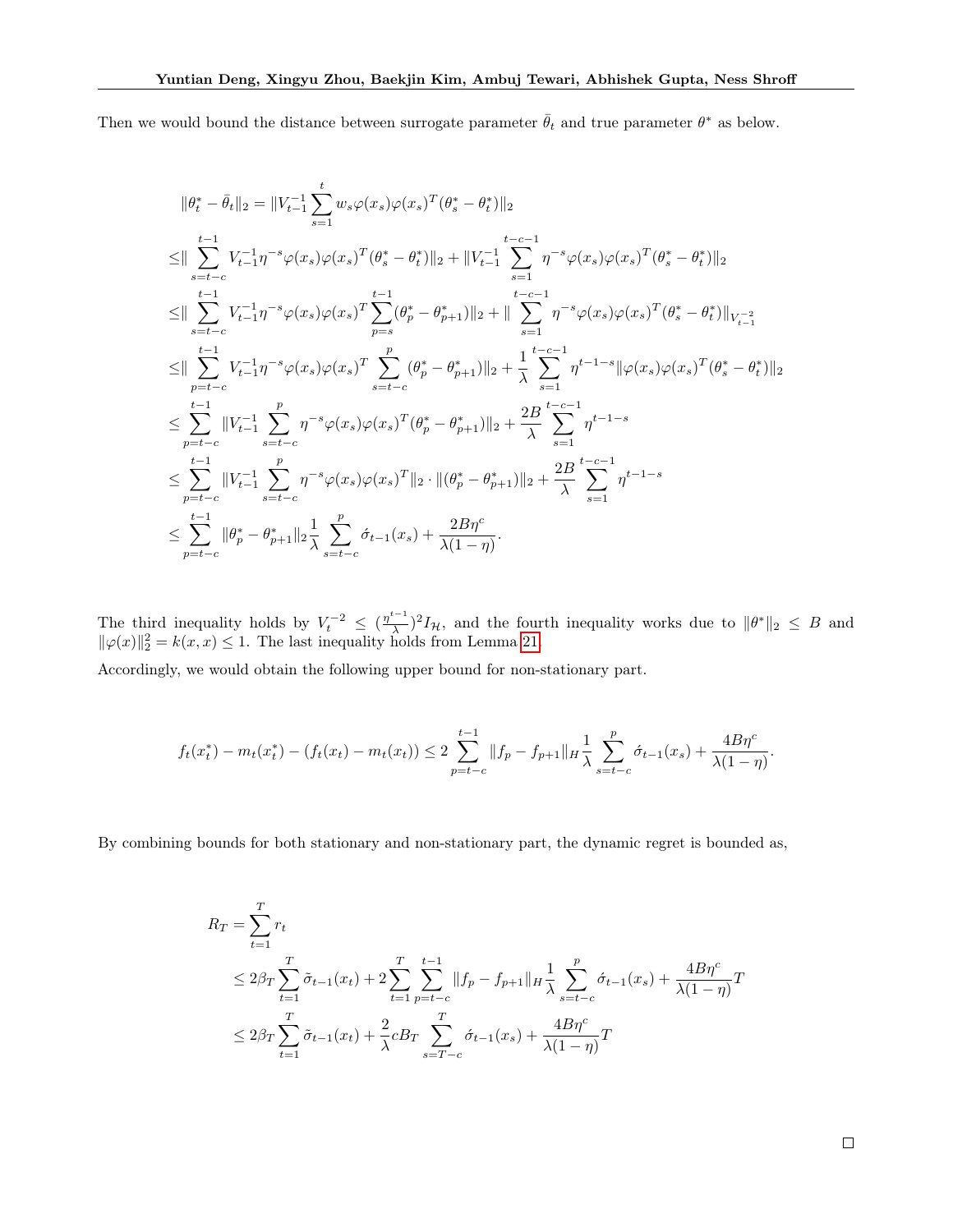*Proof of Lemma [21.](#page-17-0)* We denote the unit ball as  $\mathbb{B}(1) = \{z : ||z||_2 = 1\}$  and the optimizer as  $z^*$ .

$$
\|V_{t-1}^{-1}\sum_{s=t-c}^{p} \eta^{-s}\varphi(x_{s})\varphi(x_{s})^{T}\|_{2} = \sup_{z\in\mathbb{B}(1)} |z^{T}V_{t-1}^{-1}(\sum_{s=t-c}^{p} \eta^{-s}\varphi(x_{s})\varphi(x_{s})^{T})z|
$$
  
\n
$$
\leq \|V_{t-1}^{-1}z^{*}\|_{V_{t-1}\tilde{V}_{t-1}^{-1}V_{t-1}}\|(\sum_{s=t-c}^{p} \eta^{-s}\varphi(x_{s})\varphi(x_{s})^{T})z^{*}\|_{V_{t-1}^{-1}\tilde{V}_{t-1}V_{t-1}^{-1}}
$$
  
\n
$$
\leq \|z^{*}\|_{\tilde{V}_{t-1}^{-1}}\| \sum_{s=t-c}^{p} \eta^{-s}\varphi(x_{s}) \cdot \|\varphi(x_{s})\| \cdot \|z^{*}\| \cdot \|_{V_{t-1}^{-1}\tilde{V}_{t-1}V_{t-1}^{-1}}
$$
  
\n
$$
\leq \frac{1}{\sqrt{\alpha_{t-1}}}\| \sum_{s=t-c}^{p} \eta^{-s}\varphi(x_{s}) \cdot \|_{V_{t-1}^{-1}\tilde{V}_{t-1}V_{t-1}^{-1}} ( \text{Because } \tilde{V}_{t} \succeq \alpha_{t} I_{\mathcal{H}} \text{ and } \|z^{*}\|_{\tilde{V}_{t}^{-1}} \leq \frac{1}{\sqrt{\alpha_{t}}}\|z^{*}\|_{2} )
$$
  
\n
$$
\leq \frac{1}{\sqrt{\lambda}}\| \sum_{s=t-c}^{p} \eta^{t-1-s}\varphi(x_{s}) \cdot \|_{V_{t-1}^{-1}\tilde{V}_{t-1}V_{t-1}^{-1}} ( \text{Because } t-1-s>0 \text{ and } 0 < \gamma < 1 )
$$
  
\n
$$
\leq \frac{1}{\sqrt{\lambda}}\| \sum_{s=t-c}^{p} \varphi(x_{s}) \cdot \|_{V_{t-1}^{-1}\tilde{V}_{t-1}V_{t-1}^{-1}} ( \text{Because } t-1-s>0 \text{ and } 0 < \gamma < 1 )
$$
  
\n
$$
\leq \frac{1}{\sqrt{\lambda}}\| \sum_{s=t-c}^{p} \varphi(x_{s}) \cdot \|_{V_{t-1}^{-1}\til
$$

#### <span id="page-19-0"></span>C.5 Proof of Theorem [4](#page-5-0)

By combining Lemma [17](#page-15-2), [19](#page-16-1) and [20,](#page-16-2) we would obtain the dynamic regret bound as below.

$$
R_T \le 2\beta_T \sqrt{4\lambda T \check{\gamma}_T + 2\lambda m T^2 \log(1/\eta)} + \frac{2}{\lambda} c^{3/2} B_T \sqrt{4\lambda \check{\gamma}_t + 2\lambda m c \log(1/\eta)}
$$
  
+ 
$$
\frac{4B\eta^c}{\lambda(1-\eta)}T + \frac{2}{\lambda}B_T \frac{c^2 \sqrt{\epsilon_m}}{1-\eta} + \frac{2\beta_T T \sqrt{\epsilon_m}}{1-\eta},
$$

 $\Box$ 

where  $c \geq 1$  is an integer and  $0 < \eta < 1$ .

### <span id="page-19-1"></span>C.6 Proof of Corollary [5](#page-6-1)

In this section we provide the regret order analysis for WGP-UCB (Algorithm [1\)](#page-4-0).

**Lemma 22.** Let  $c = \frac{\log T}{1-\eta}$  and  $\bar{m} = \log_{4/e}(T^3 \dot{\gamma}_T^{3/2})$  $T^{3/2}$ ). If  $B_T$  is known, by choosing  $\eta = 1 - \dot{\gamma}_T^{-1/4} B_T^{1/2}$  $T^{1/2}T^{-1/2}$ , the regret bound is  $\tilde{O}(\dot{\gamma}_T^{7/8}B_T^{1/4})$  $T^{1/4}T^{3/4}$ ).

*Proof.* Similarly to [Russac et al. \(2019\)](#page-9-5), we define  $\log(\frac{1}{\eta}) = -\log(\eta) \sim 1 - \eta := X$  and  $c := \frac{\log T}{1 - \eta} = X^{-1} \log T$ . By defining  $X = \dot{\gamma}_T^{-1/4} B_T^{1/2}$  $T^{1/2}T^{-1/2}$  and neglecting the logarithmic factors, we analyse the terms in the following regret bound one by one. √

For the first term  $2\beta_T$  $\overline{T}\sqrt{4\lambda\ddot{\gamma}_T+2\lambda mT\log(1/\eta)},$  we have the following

$$
\beta_T \sim \dot{\gamma}_T^{1/2}
$$

$$
\sqrt{4\lambda \check{\gamma}_T + 2\lambda m T \log(1/\eta)} \sim \dot{\gamma}_T^{1/2} T^{1/2} X^{1/2}
$$

$$
2\beta_T \sqrt{T} \sqrt{4\lambda \check{\gamma}_T + 2\lambda m T \log(1/\eta)} \sim \dot{\gamma}_T T X^{1/2} \sim \dot{\gamma}_T^{7/8} B_T^{1/4} T^{3/4}.
$$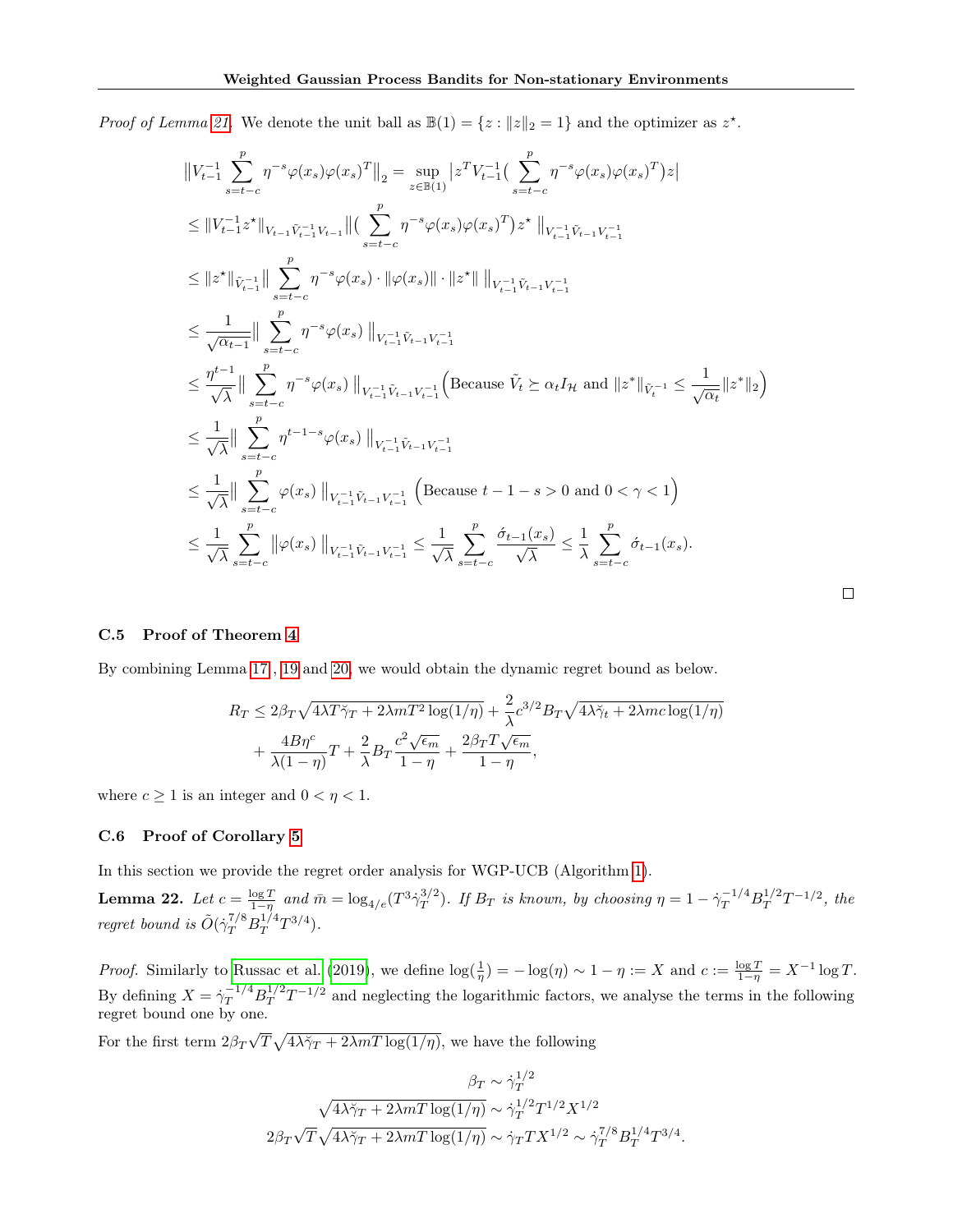For the second term  $\frac{2}{\lambda}c^{3/2}B_T\sqrt{4\lambda\gamma_t+2\lambda mc\log(1/\eta)}$ , we have the following

$$
c^{3/2} \sim X^{-3/2}
$$

$$
c \log(1/\eta) \sim 1
$$

$$
\frac{2}{\lambda} c^{3/2} B_T \sqrt{4\lambda \check{\gamma}_t + 2\lambda mc \log(1/\eta)} \sim \dot{\gamma}_T^{1/2} B_T X^{-3/2} \sim \dot{\gamma}_T^{7/8} B_T^{1/4} T^{3/4}.
$$

For the third term  $\frac{4B\eta^c}{\lambda(1-\eta)}T$ , we have

$$
\eta^{c} = e^{c \log \gamma} = e^{\frac{\log \gamma}{1 - \eta} \log T} = e^{-\log T} = T^{-1}
$$

$$
\frac{4B\eta^{c}}{1 - \eta}T \sim X^{-1} \sim \dot{\gamma}_{T}^{1/4}B_{T}^{-1/2}T^{1/2}.
$$

For the fourth term  $\frac{2}{\lambda}B_T \frac{c^2 \sqrt{\epsilon_m}}{1-\eta}$  $\frac{\sqrt{\epsilon_m}}{1-\eta}$ , we have

$$
c^{2} \sim X^{-2}
$$

$$
\epsilon_{m}^{1/2} \sim T^{-3/2} \dot{\gamma}_{T}^{-3/4}
$$

$$
\frac{1}{1-\eta} \sim X^{-1}
$$

$$
\frac{2}{\lambda} B_{T} \frac{c^{2} \sqrt{\epsilon_{m}}}{1-\eta} \sim \dot{\gamma}_{T}^{-3/4} B_{T} T^{-3/2} X^{-3} \sim B_{T}^{-1/2}
$$

For the last term  $\frac{2\beta_T T \sqrt{\epsilon_m}}{1-r}$  $\frac{rT\sqrt{\epsilon_m}}{1-\eta}$ , we have  $\epsilon_m = O((e/4)^{\bar{m}}) = O(T^{-3}\dot{\gamma}_T^{-3/2})$  $(T^{5/2})$ . Then we have

$$
\beta_T \sim \dot{\gamma}_T^{1/2}
$$

$$
\epsilon_m^{1/2} \sim T^{-3/2} \dot{\gamma}_T^{-3/4}
$$

$$
\frac{1}{1-\eta} \sim X^{-1}
$$

$$
\frac{2\beta_T T \sqrt{\epsilon_m}}{1-\eta} \sim \dot{\gamma}_T^{-1/4} T^{-1/2} X^{-1} \sim B_T^{-1/2}.
$$

By combining five terms, we complete the regret order analysis,

$$
R_T \leq 2 B_T^{-1/2} + \dot{\gamma}_T^{1/4} B_T^{-1/2} T^{1/2} + \dot{\gamma}_T^{7/8} B_T^{1/4} T^{3/4} + \dot{\gamma}_T^{7/8} B_T^{1/4} T^{3/4} = \tilde{O}(\dot{\gamma}_T^{7/8} B_T^{1/4} T^{3/4}).
$$

**Lemma 23.** Let  $c = \frac{\log T}{1-\eta}$  and  $\bar{m} = \log_{4/e}(T^3 \dot{\gamma}_T^{3/2})$  $T^{3/2}$ ). If  $B_T$  is unknown, by choosing  $\eta = 1 - \dot{\gamma}_T^{-1/4}$  $T^{1/4}T^{-1/2}$ , the regret bound is  $\tilde{O}(\dot{\gamma}_T^{7/8}B_T T^{3/4}).$ 

*Proof.* Similar to the proof above, we define  $\log(\frac{1}{\eta}) = -\log(\eta) \sim 1 - \eta := X$  and  $c := \frac{\log T}{1 - \eta} = X^{-1} \log T$ . By defining  $X = \dot{\gamma}_T^{-1/4}$  $T^{1/4}T^{-1/2}$  and neglecting the logarithmic factors, we analyse the terms in the following regret bound one by one.

For the first term, we have the following

$$
2\beta_T\sqrt{T}\sqrt{4\lambda\check{\gamma}_T+2\lambda mT\log(1/\eta)}\sim \dot{\gamma}_TTX^{1/2}\sim \dot{\gamma}_T^{7/8}T^{3/4}
$$

For the second term, we have the following

$$
\frac{2}{\lambda}c^{3/2}B_T\sqrt{4\lambda\check{\gamma}_T+2\lambda mc\log(1/\eta)}\sim \dot{\gamma}_T^{1/2}B_TX^{-3/2}\sim \dot{\gamma}_T^{7/8}B_TT^{3/4}
$$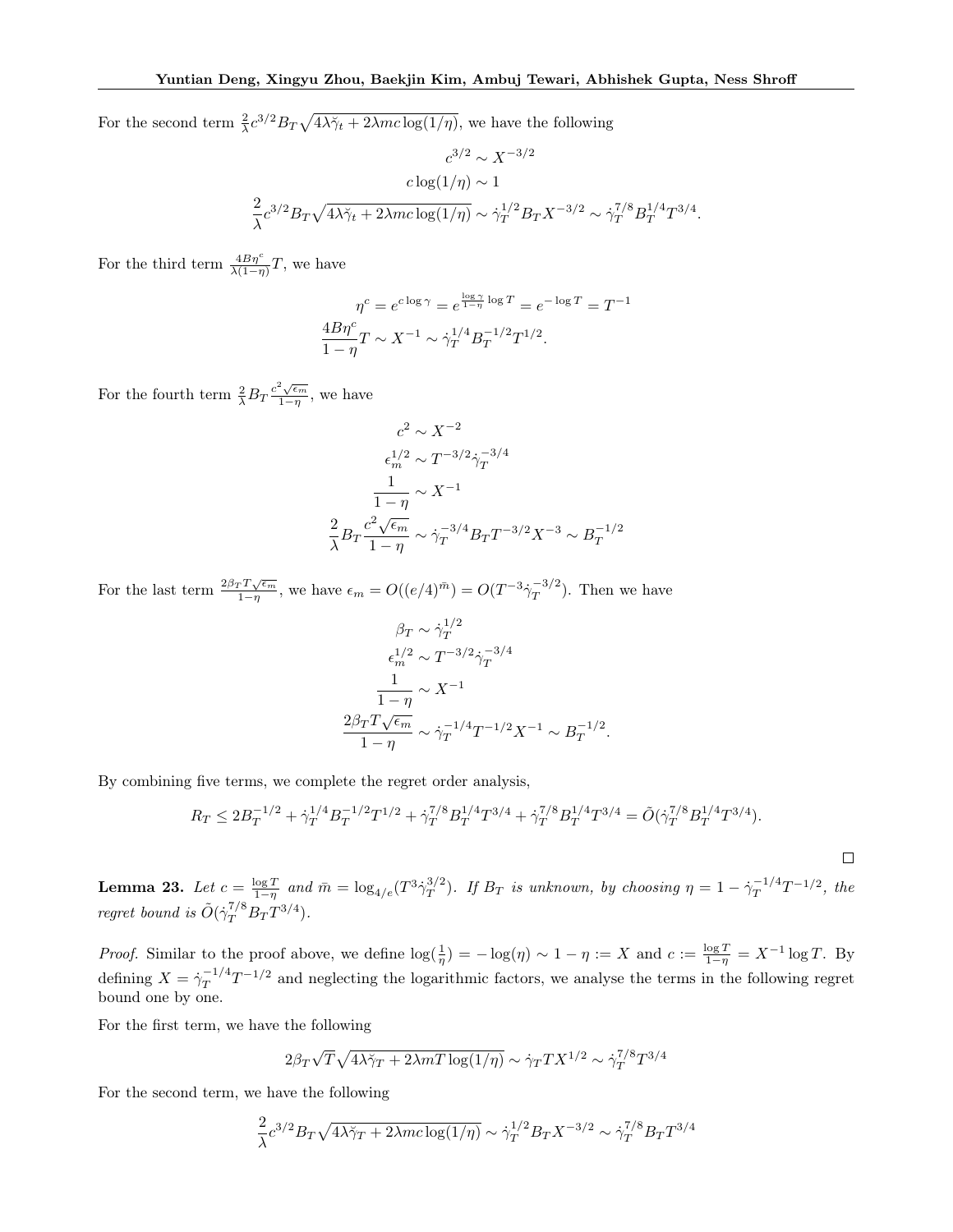For the third term, we have

$$
\frac{4B\eta^c}{1-\eta}T \sim X^{-1} \sim \dot{\gamma}_T^{1/4}T^{1/2}
$$

For the fourth term, we have

$$
\frac{2}{\lambda}B_T \frac{c^2 \sqrt{\epsilon_m}}{1-\eta} \sim \dot{\gamma}_T^{-3/4} B_T T^{-3/2} X^{-3} \sim B_T
$$

For the last term, we have  $\epsilon_m = O((e/4)^{\bar{m}}) = O(T^{-3}\dot{\gamma}_T^{-3/2})$  $\binom{-5/2}{T}$ . Then we have

$$
\frac{2\beta_T T \sqrt{\epsilon_m}}{1-\eta} \sim \dot{\gamma}_T^{-1/4} T^{-1/2} X^{-1} \sim 1.
$$

By combining five terms, we complete the regret order analysis,

$$
R_T \le 1 + B_T + \dot{\gamma}_T^{1/4} T^{1/2} + \dot{\gamma}_T^{7/8} B_T T^{3/4} + \dot{\gamma}_T^{7/8} T^{3/4} = \tilde{O}(\dot{\gamma}_T^{7/8} B_T T^{3/4}).
$$

 $\Box$ 

# D Proof of Weighted Information Gain

In this section we provide two types of upper bounds of maximum information gain.

#### <span id="page-21-0"></span>D.1 Universal Bound

In this section we present the proof of Theorem [6.](#page-6-0)

Proof of Theorem [6.](#page-6-0) The proof is composed of two following lemmas.

<span id="page-21-1"></span>Lemma 24.  $\bar{\gamma}_T \leq \frac{N}{2} \log \left( 1 + \frac{\dot{k}T}{\lambda N} \right) + \frac{T}{2 \lambda} \delta_N$ 

*Proof.* In the similar way as [\(Vakili et al., 2021,](#page-9-13) Theorem 3), we define T-by-T matrix  $\bar{K}_P = [\bar{k}_P(x_i, x_j)]_{i,j=1}^T$ and  $\bar{K}_O = [\bar{k}_O(x_i, x_j)]_{i,j=1}^T$ . Then we have  $\bar{K}_t = \bar{K}_P + \bar{K}_O$ .

The mutual information is decomposed into two terms.

$$
\bar{I}(y_t; f_t) = \frac{1}{2} \log \det(I_t + \alpha_t^{-1} \bar{K}_t)
$$
  
=  $\frac{1}{2} \log \det(I_t + \alpha_t^{-1} \bar{K}_P) + \frac{1}{2} \log \det(I_t + \alpha_t^{-1} (I_t + \alpha_t^{-1} \bar{K}_P)^{-1} \bar{K}_O).$ 

To get the tighter bound, we specify  $\alpha_t = \lambda w_t^2$ . The first term is bounded as, where we define  $\bar{K}_P = \bar{\Psi}_N \bar{C}_N \bar{\Psi}_N^T$  and  $\bar{G}_t = \bar{C}_N^{1/2} \bar{\Psi}_N^T \bar{\Psi}_N \bar{C}_N^{1/2}$ .

$$
\frac{1}{2}\log\det(I_t + \alpha_t^{-1}\bar{K}_P) \le \frac{1}{2}N\log\left(\frac{1}{N}tr(I_N + \alpha_t^{-1}\bar{G}_t)\right) \n\le \frac{1}{2}N\log\left(1 + \frac{1}{N}\alpha_t^{-1}\sum_{s=1}^t \bar{k}_p(x_s, x_s)\right) \le \frac{1}{2}N\log\left(1 + \frac{1}{N}\frac{1}{\lambda w_t^2}\sum_{s=1}^t w_s^2 k_p(x, x)\right) \n\le \frac{1}{2}N\log\left(1 + \frac{k}{N}\frac{1}{\lambda}\sum_{s=1}^t \frac{w_s^2}{w_t^2}\right) \le \frac{1}{2}N\log\left(1 + \frac{k}{N}\frac{1}{\lambda}\sum_{s=1}^t 1\right) \le \frac{N}{2}\log\left(1 + \frac{kt}{\lambda N}\right).
$$

For the second term, as the largest eigenvalue of  $(I_t + \alpha_t^{-1} \bar{K}_P)^{-1}$  is upper bounded by 1, we have  $tr((I_t +$  $\alpha_t^{-1} \bar{K}_P$ )<sup>-1</sup> $\bar{K}_O$ )  $\leq tr(\bar{K}_O)$ . Then, we have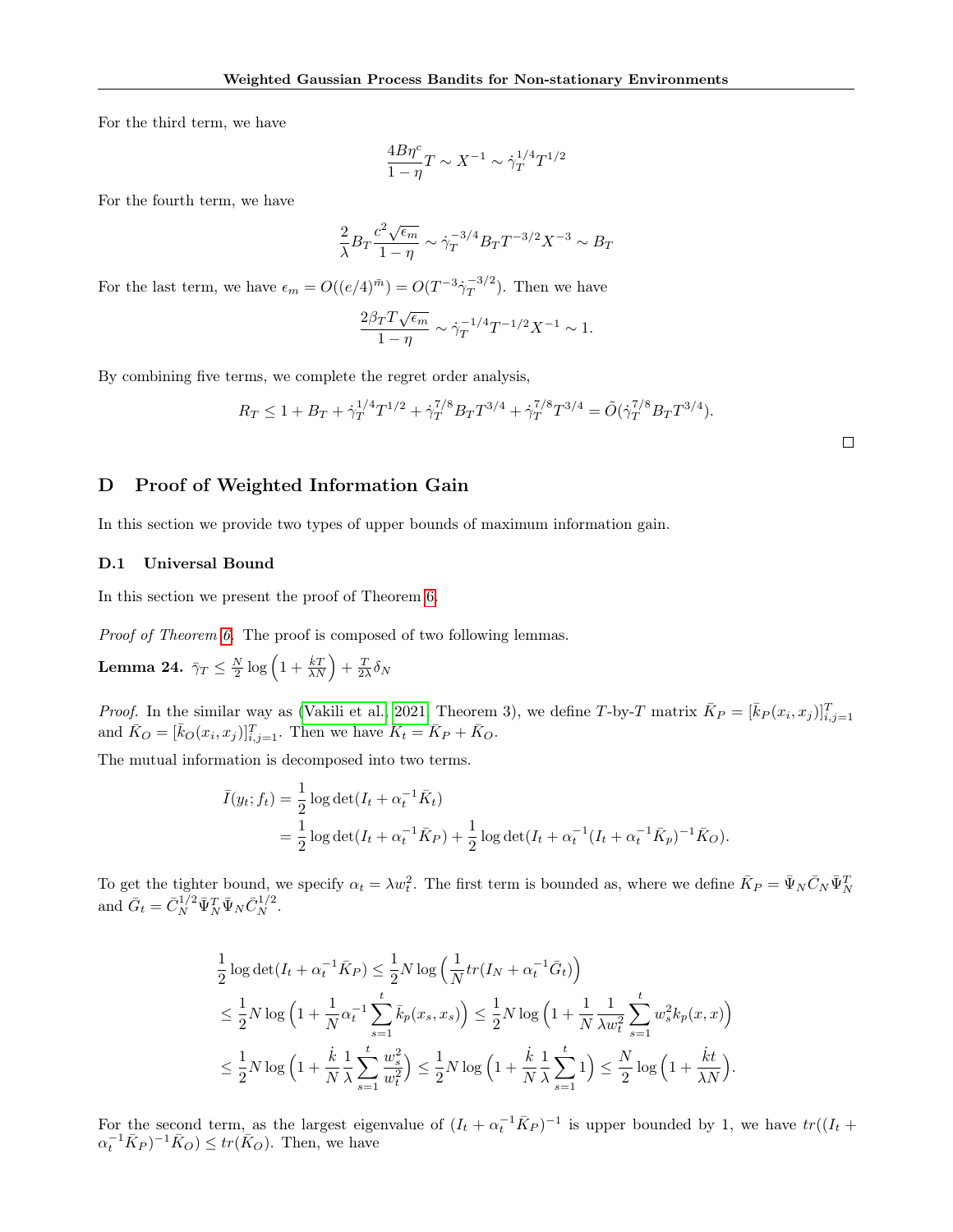$$
\frac{1}{2}\log\det(I_t + \alpha_t^{-1}(I_t + \alpha_t^{-1}\bar{K}_P)^{-1}\bar{K}_O) \le \frac{t}{2}\log\left(\frac{1}{t}tr(I_t + \alpha_t^{-1}(I_t + \alpha_t^{-1}\bar{K}_P)^{-1}\bar{K}_O)\right) \n\le \frac{t}{2}\log\left(\frac{1}{t}(t + \alpha_t^{-1}tr(\bar{K}_O)))\right) \le \frac{t}{2}\log\left(\frac{1}{t}(t + \alpha_t^{-1}\sum_{s=1}^t\bar{k}_O(x_s, x_s))\right) \n\le \frac{t}{2}\log\left(\frac{1}{t}(t + \frac{1}{\lambda w_t^2}\sum_{s=1}^t w_s^2 k_O(x_s, x_s))\right) \le \frac{t}{2}\log\left(\frac{1}{t}(t + \frac{1}{\lambda}\sum_{s=1}^t \frac{w_s^2}{w_t^2}\delta_N)\right) \n\le \frac{t}{2}\log\left(\frac{1}{t}(t + \frac{1}{\lambda}\sum_{s=1}^t\delta_N)\right) \le \frac{t}{2}\log\left(\frac{1}{t}(t + \frac{t}{\lambda}\delta_N)\right) \le \frac{t}{2}\log\left(1 + \frac{1}{\lambda}\delta_N\right) \le \frac{t}{2\lambda}\delta_N.
$$

Combining two terms, we provide the upper bound of maximal information gain for double weighted kernel matrix as,

$$
\bar{\gamma}_T \le \frac{N}{2} \log \left( 1 + \frac{kT}{\lambda N} \right) + \frac{T}{2\lambda} \delta_N.
$$

Lemma 25.  $\breve{\gamma}_T \leq \frac{N}{2} \log \left( 1 + \frac{\dot{k} T}{\lambda N} \right) + \frac{T}{2 \lambda} \delta_N.$ 

*Proof.* In the similar way of previous lemma, by replacing  $\alpha_t$  with  $\lambda_t$  and  $\bar{K}$  with  $\tilde{K}$ , we also provide the same upper bound of maximal information gain for weighted kernel matrix as,

$$
\tilde{\gamma}_T \leq \frac{N}{2} \log \left( 1 + \frac{\dot{k} T}{\lambda N} \right) + \frac{T}{2 \lambda} \delta_N
$$

where  $\sum_{s=1}^t \frac{w_s}{w_t} \leq \sum_{s=1}^t 1 = t$  is used. The result follows as  $\check{\gamma}_t = \frac{1}{2} \log \det(I + \lambda_t^{-1} \check{\Phi}_t \check{\Phi}_t^T) \leq \tilde{\gamma}_t =$  $\max_{A \subset D: |A|=t} \frac{1}{2} \log \det(I + \lambda_t^{-1} W K_A W^T)$  since  $\breve{\Phi}_t = W[\breve{\varphi}(x_1), \dots, \breve{\varphi}(x_t)]^T$  and  $K_t = \Phi_t \Phi_t^T$ .

$$
\qquad \qquad \Box
$$

## D.2 Weight dependent bound

We present the proof of Theorem [7.](#page-7-3) To get the tighter bound, we specify the weight  $w_t = \eta^{-t}$  and thus  $\alpha_t = \lambda \eta^{-2t}$ .

Proof of Theorem [7.](#page-7-3) The proof is similar to proof of Lemma [24.](#page-21-1)

By replacing  $w_t$  by  $\eta^{-t}$ , we have

$$
\frac{1}{2}\log\det(I_t + \alpha_t^{-1}\bar{K}_P) \le \frac{1}{2}N\log\left(1 + \frac{\dot{k}}{N}\frac{1}{\lambda}\sum_{s=1}^t \eta^{2t-2s}\right)
$$

$$
\le \frac{N}{2}\log\left(1 + \frac{\dot{k}(1-\eta^{2t})}{\lambda N(1-\eta^2)}\right) \le \frac{N}{2}\log\left(1 + \frac{\dot{k}}{\lambda N(1-\eta^2)}\right).
$$

For the second term,

$$
\frac{1}{2}\log\det(I_t + \alpha_t^{-1}(I_t + \alpha_t^{-1}\bar{K}_P)^{-1}\bar{K}_O) \le \frac{t}{2}\log\left(\frac{1}{t}(t + \frac{1}{\lambda}\sum_{s=1}^t \eta^{2t-2s}\delta_N)\right) \le \frac{t}{2}\log\left(\frac{1}{t}(t + \frac{1-\eta^{2t}}{\lambda(1-\eta^2)}\delta_N)\right) \le \frac{t}{2}\log\left(1 + \frac{1-\eta^{2t}}{t\lambda(1-\eta^2)}\delta_N\right) \le \frac{1}{2\lambda(1-\eta^2)}\delta_N.
$$

Combining two terms, we provide the upper bound of maximal information gain for double weighted kernel matrix as,

$$
\bar{\gamma}_T \le \frac{N}{2} \log \left( 1 + \frac{\dot{k}}{\lambda N(1 - \eta^2)} \right) + \frac{1}{2\lambda(1 - \eta^2)} \delta_N.
$$